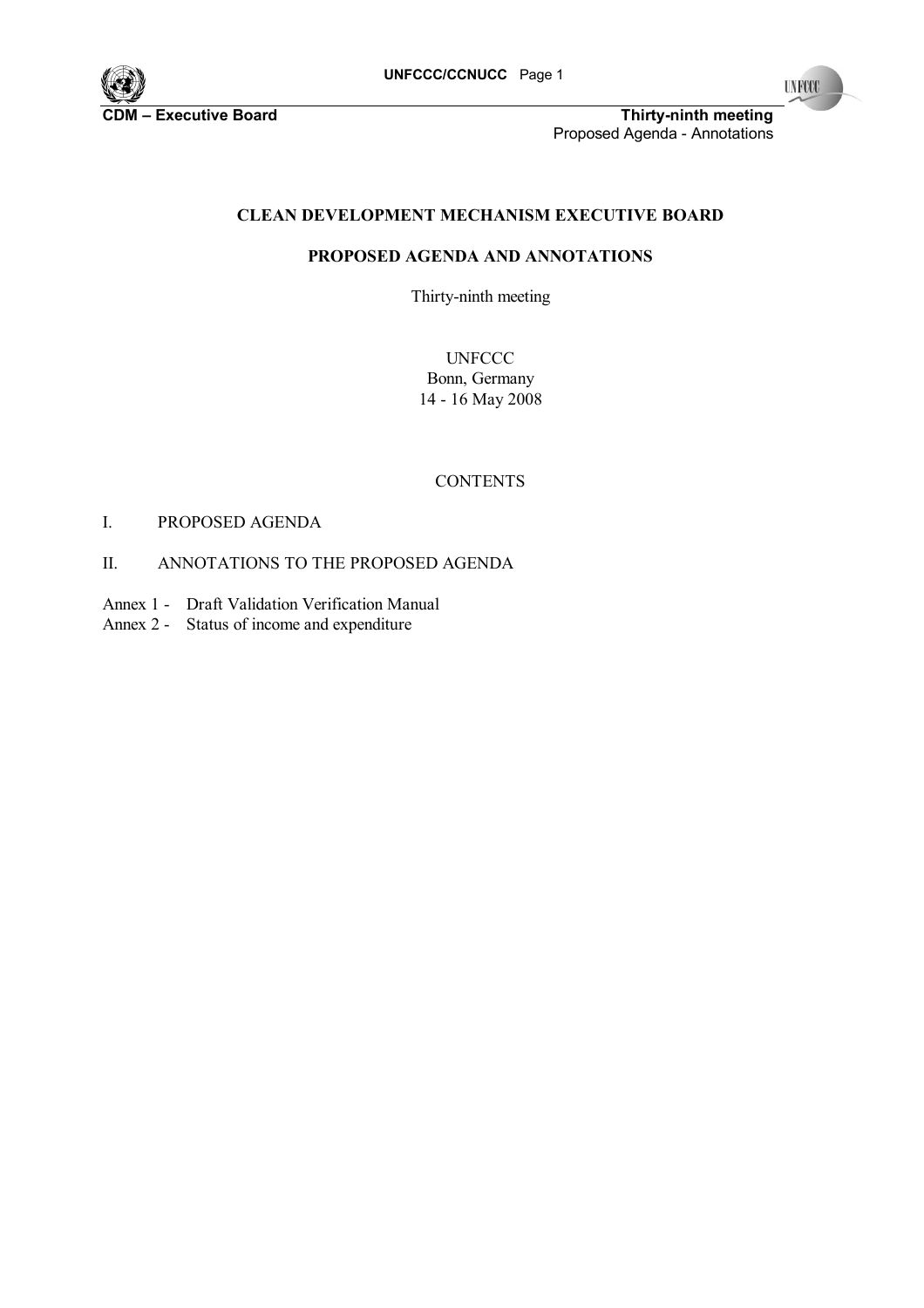

**C**DM FREE EXECUTIVE BOARD **EXECUTIVE BOARD IN EXECUTIVE SOME THIRTY-ninth meeting** Proposed Agenda - Annotations

# **I. PROPOSED AGENDA**

- 1. Membership issues (including disclosure of possible conflict of interest)
- 2. Adoption of the agenda
- 3. Work plan:
	- (a) Accreditation of operational entities
	- (b) Methodologies for baselines and monitoring plans
	- (c) Issues relating to CDM afforestation and reforestation project activities
	- (d) Issues relating to small-scale CDM project activities
	- (e) Matters relating to the registration of CDM project activities
	- (f) Matters relating to the issuance of certified emission reductions and the CDM registry
- 4. Management plan and resources for the work on the CDM
- 5. Other matters
- 6. Conclusion of the meeting

\*For more information please visit the page CDM Project activities "under review" and "review requested" of the UNFCCC CDM website (<http://cdm.unfccc.int/Projects/under\_review.html> and <http://cdm.unfccc.int/Projects/review.html>).

\*\*For more information please visit the "issuance of CERs" section of the UNFCCC CDM website (<http://cdm.unfccc.int/Issuance>).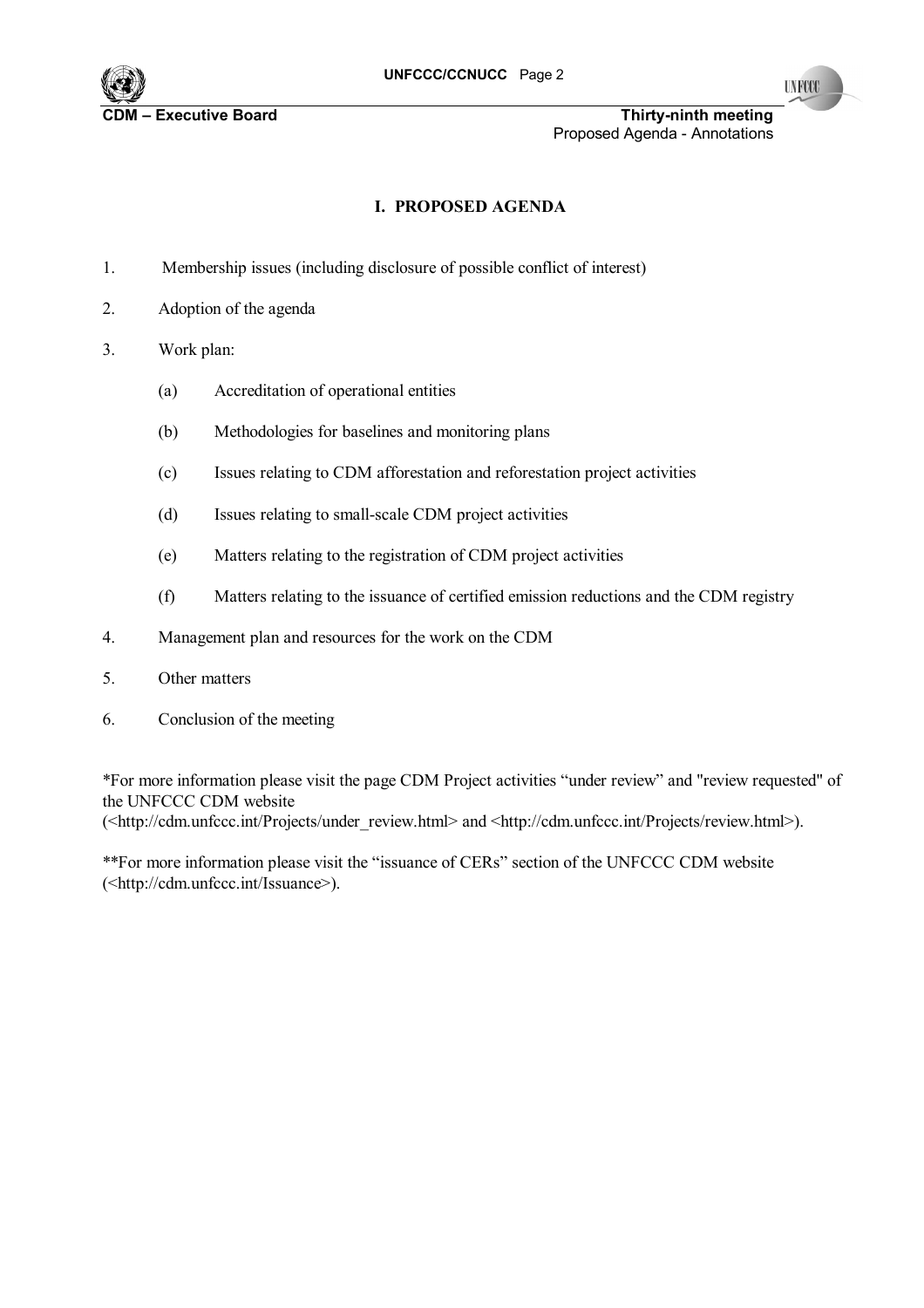

**CDM Executive Board COM NUMER IN THIRTY-NINTY-ninth meeting** Proposed Agenda - Annotations

### **II. ANNOTATIONS TO THE PROPOSED AGENDA**

### **1. Membership issues (including disclosure of possible conflict of interest)**

1. *►Action:* The Chair shall ascertain whether (a) the members present constitute a quorum, and (b) the absence of any member or alternate member is "without proper justification"<sup>1</sup>.

2. The Board may wish to consider information provided by any member and alternate member, including with respect to any potential conflict of interest, and take action, as appropriate.

*Background:* The Chair shall request, at the beginning of each meeting of the CDM Executive Board, members and alternates to disclose whether they consider to have any conflict of interest relating to the work of the Board.

#### **2. Adoption of the agenda**

3. *►Action:* Members may wish to adopt the proposed agenda for the thirty-ninth meeting.

*Background:* The Board agreed, at its thirty-eighth meeting, on items to be included in the provisional agenda for its thirty-ninth meeting. In accordance with rule 21 of the rules of procedure of the Board, subsequent additions or changes to the provisional agenda by members and/or alternate members were to be incorporated in the proposed agenda. The proposed agenda was transmitted to the Board on 23 April 2008 and thereafter posted on the UNFCCC CDM website.

### **3. Work plan**

#### **(a) Accreditation of operational entities**

4. *►Action*: The Board may wish to take note of the twenty-fourth progress report on the work of the CDM Accreditation Panel (CDM-AP) which will be submitted on 30 April 2008, and an oral report by its Chair, Mr. Martin Hession, on the work of the CDM-AP.

*Background*: The CDM-AP held its thirty-fourth meeting on 14 - 16 April 2008.

#### *Case specific*

5. *►Action:* The Board may wish to accredit and to provisionally designate entities for sector specific validation and/or verification/certification functions.

*Background*: In accordance with the accreditation procedure, the recommendations for phased accreditation and the supporting documentation are confidential and have been sent under separate cover on 30 April 2008.

#### *General guidance*

l

6. *►Action:* The Board may wish to consider the draft Validation and Verification Manual (VVM) as contained in annex 1 to these annotations. The Board may also wish to decide on an implementation plan for the Validation Verification Manual.

*Background*: The Board, at its last meeting, took note of the update on the progress of the work on the VVM and requested the secretariat to seek public comments and ensure that the document is in accordance with

<sup>1</sup> Please refer to rules 28 and 7 of the rules of procedures of the Executive Board.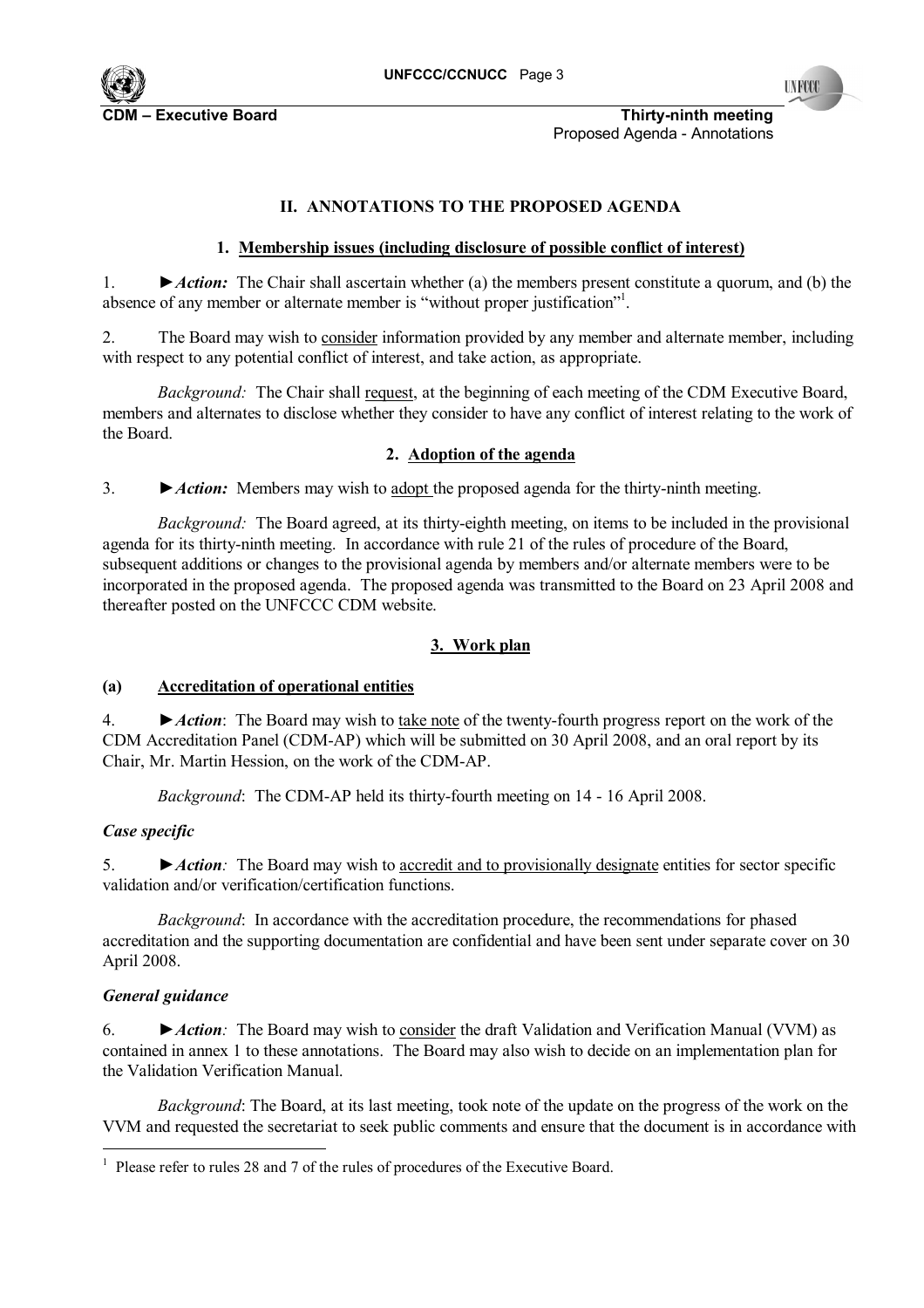**INFOCO** 

**C**DM **Executive Board CDM is a constructed by CDM is a constructed by Thirty-ninth meeting <b>Thirty-ninth meeting** Proposed Agenda - Annotations

all the existing guidance, clarifications and decisions relevant to the validation and verification work of the DOEs. The Board also requested the secretariat to give high priority to the finalization of this work at the thirty-ninth meeting of the Board.

7. **►** *Action:* The Board may wish to consider the shortlist of experts prepared by the secretariat with a view to appoint two members of the CDM-AP, taking fully into account the consideration of regional balance.

*Background:* At its thirty-eighth meeting the Board agreed to open a call for experts in order to replace outgoing members of the CDM-AP with a view to prepare a shortlist of experts for consideration by the Board at its thirty-ninth meeting.

# **(b) Methodologies for baselines and monitoring**

8. *►Action*: The Board may wish to take note of the report of the thirty-second meeting of the Methodologies Panel on baseline and monitoring methodologies (Meth Panel), and an oral report by the Chair of the panel, Mr. Akihiro Kuroki, on the work of the panel.

*Background*: The Meth Panel held its thirty-second meeting in Bonn, Germany on 7 to 11 April 2008 and undertook its work in two parallel groups. The Meth Panel dealt with case-specific issues, methodological clarifications, guidance and other issues, as specified below.

# *Case specific*

9. **►** *Action:* Approve cases NM0235, NM0247 and NM0259 as methodologies, contained in annexes 1 to 3 of the Meth Panel report (see MP32 report);

*Background*: Information on methodologies currently under consideration by the Board and the Meth Panel are available on the UNFCCC CDM website<sup>2</sup>. The panel, in recommending NM0259 for approval, also recommended that in project activities, which implement both the replacement of the furnace and the kiln, investment analysis shall be used to demonstrate additionality. The panel noted that the replacement of cocurrent kilns with counter current kilns is common practice in the industry and results in significant energy savings. Given these increased revenues and reduced energy cost, the implementation of the project activity can result in significant profits compared to the baseline.

The Meth Panel agreed to provide a preliminary recommendation to project participants for the proposal NM0246. The panel could not conclude its discussion on cases NM0208, NM0248, NM0250 and NM0252. In context of NM0208, the panel considered the draft report of the expert and noted that the information in the draft report clearly indicates that in many countries in Africa a significant demand is met through off-grid capacity. The panel also took note of further information provided by the project participants. The panel will conclude its discussions, based on above two inputs, at its next meeting. The panel could not conclude its discussions on the case NM0252, which is for project activities that replace SF6 cover gas with low GWP gases. The approved methodology AM0065, is applicable to the example project activity submitted with the case NM0252, but the key additional component in NM0252 is the experimental procedure to estimate the destruction rate of SF6 when used as cover gas in the baseline, for which the approved methodology AM0065 provides a conservative default factor. The panel therefore requested further expert input to assess the reliability of estimating the destruction factor using the proposed experimental procedure, before finalizing its consideration.

l <sup>2</sup> See  $\leq$ http://cdm.unfccc.int/goto/MPappmeth>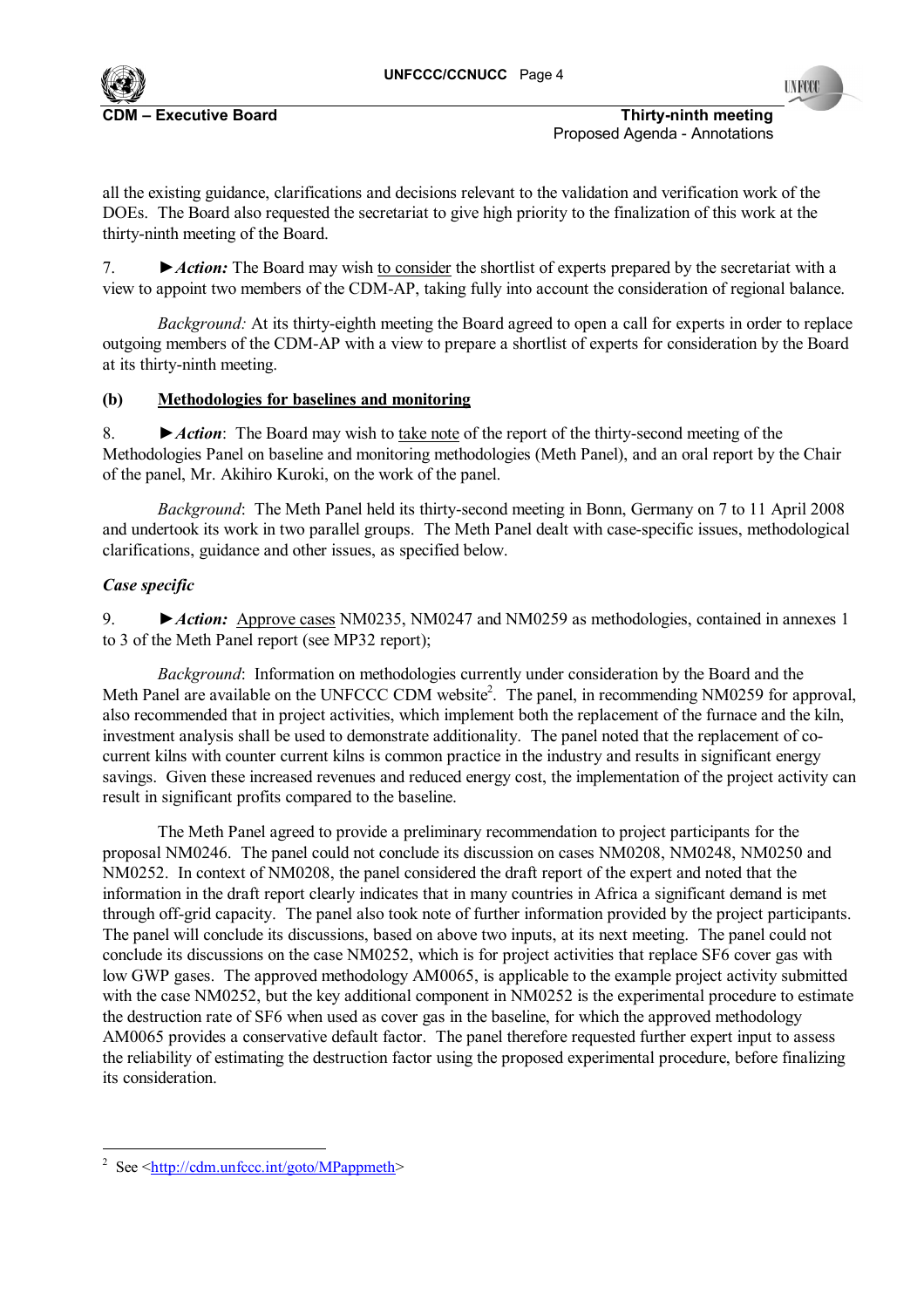

**C**DM **Executive Board CDM is a contract of the contract of the CDM is a contract of the CDM is a contract of the CDM is a contract of the CDM is a contract of the CDM is a contract of the CDM is a contract of the CDM is** Proposed Agenda - Annotations

# *Responses to clarifications*

10. **►***Action:* The Board may wish to agree to the responses to the requests for clarifications AM\_CLA\_0067 to AM\_CLA\_0077, as provided by the panel and referred to in the Meth Panel report (see Table of MP32 report).

*Background*: Information on the clarification to methodologies is available on the UNFCCC CDM website (<http://cdm.unfccc.int/goto/MPclar>).

### *Responses to requests for revisions and resultant revision of approved methodologies*

11. *►Action:* The Board may wish to agree to the following responses to revisions and the resultant revision of the approved methodologies, as referred to in the Meth Panel report (see paragraph 11 of MP31 report):

(a) Not to accept request AM\_REV\_0080 concerning revision of approved methodology ACM0010 to include the land application of swine manure inside the project boundary.

(b) Not to accept request AM\_REV\_0081 concerning revision of approved methodology AM0021 to expand its applicability to project activities that destruct N2O emissions in new adipic acid plants.

(c) Not to accept request AM\_REV\_0082 concerning revision of approved methodology ACM0010 to expand its applicability to project activities where the counterfactual baseline scenario is existence of an anaerobic digester treatment system that vents methane.

(d) Accept request AM\_REV\_0083 concerning AM0061 requesting a revision to expand the applicability of an approved methodology. The resulting revision is to be adopted under annotated agenda item 10 (c) below.

(e) Not to accept request AM\_REV\_0084 concerning revision of approved methodology AM0014 to expand its applicability to project activities where a package cogeneration plant is established to meet the energy requirement of a newly developed facility.

(f) Not to accept request AM\_REV\_0085 concerning revision of approved methodology AM0048 to expand its applicability to project activities that establish new cogeneration facilities supplying electricity and/or steam to new demand (i.e., energy needs of newly established facilities).

(g) Not to accept request AM\_REV\_0086 concerning revision of approved methodology AM0009 to expand its applicability to project activities that involves the capture of associated gas, its compression along with non-associated natural gas to produce Compressed Natural Gas (CNG) at the CNG Mother Station (installed as part of the project activity), and transportation by trucks to CNG Daughter Stations at end-users for de-compression and utilisation.

*Background*: Information on the revisions to methodologies is available on the UNFCCC CDM website (<http://cdm.unfccc.int/goto/MPrev>). The panel also agreed to consider the revisions due to AM\_REV\_0074 (considered by the panel at its thirty-first meeting) and assessment of AM\_REV\_0087 at its next meeting along with the revision of the approved methodology ACM0006. The panel also agreed to address the request for revision AM\_REV\_0071, concerning revision of approved methodology AM0047, at its next meeting.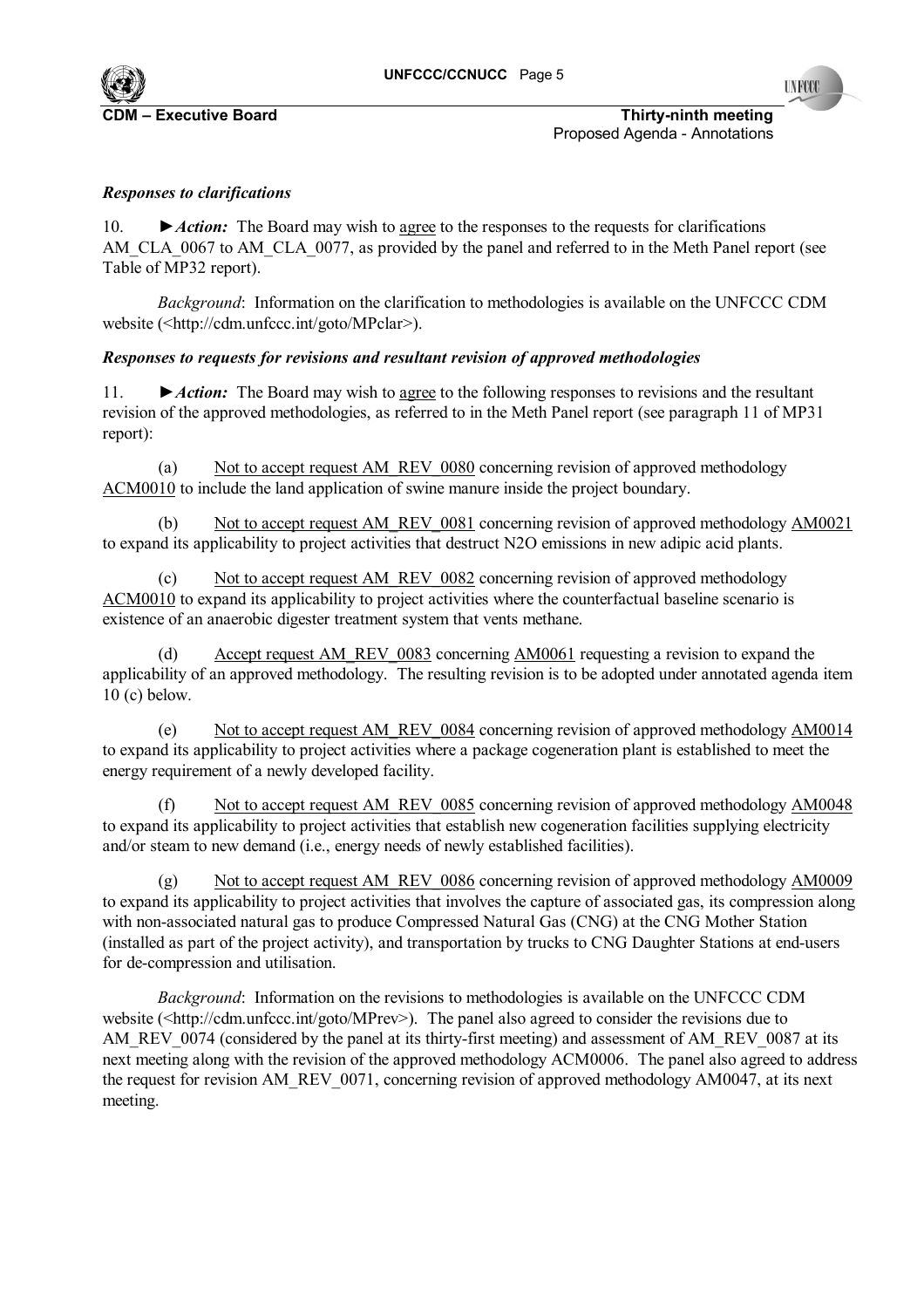

**CDM Executive Board COM NUMER IN THIRTY-NINTY-ninth meeting** Proposed Agenda - Annotations

# *Revision/consolidation of approved methodologies*

12. *►Action:* The Board may wish to approve the revision of the following approved methodologies and methodological tools:

(a) **AM0018**: The panel discussed the draft revised AM0018 as per the request of the Board. The approved methodology was revised to provide procedures for re-estimating the baseline emission factors for situations where the production capacity of a registered CDM project changes during the crediting period. Further, the applicability of the methodology is expanded to include project activities where the steam saved is generated in a boiler supplying steam to a cogeneration plant and used a in turbine to generate electricity or mechanical energy. Procedures for estimating emissions reduction in such cases are now provided in the methodology. In these cases, the reduction in steam also affects the electricity generation, which is now addressed in the methodology. The draft revision is contained in annex 4 of the Meth Panel report (see paragraph 11(a) of MP32 report).

(b) **AM0029:** The revision clarifies, in response to request for clarification AM\_CLA\_0076, that the most suitable financial indicator should be used an indicator in the identification of the baseline scenario and assessment of additionality. Further, it was also clarified that the 1% threshold of supplementary fuel should be based on energy content. The draft revision is contained in annex 5 of the Meth Panel report (see paragraph 11(b) MP32 report).

(c) **AM0061:** The revision is made in response to request for revision AM\_REV\_0083. The revision expands the applicability of the approved methodology to project activities that may result, because of the rehabilitation measures, in an increase in the nameplate capacity up to 15%. The previous limit in AM0061 was set at 5%. The revision also clarified that the methodology is only applicable if the increase in nameplate capacity is due to rehabilitation measures and not activities that primarily increase the nameplate capacity without implementing any rehabilitation measures. The draft revised approved methodology is contained in annex 6 of the Meth Panel report (see paragraph 11(c) MP32 report).

(d) **ACM0010:** The revision includes an alternative method to monitor the daily stock of animals to calculate the annual average number of animals (NLT) based on the daily registries. The diagram in the monitoring section is modified to remove unnecessary details. This proposal was provided in the request for revision AM\_REV\_0080 submitted to the Board. The draft revised approved methodology is contained in annex 7 of the Meth Panel report (see paragraph 11(d) MP32 report).

(e) **ACM0012:** The revision expands the applicability of the approved methodology to project activities that: use waste energy to generate mechanical energy; and increase the utilization of waste energy for power generation compared to the baseline scenario, where only a part of waste energy was used for power generation and the remaining waste energy was flared/vented. The revision was undertaken to incorporate requests for revision AM\_REV\_0073 and AM\_REV\_0075. Furthermore, the revision also clarifies: the data source for production capacity value for new facilities; and, project activities that generate electricity from waste energy recovered from electricity generation equipments should use approved methodology ACM0007. The revision also clarified that in case waste energy recovery activities were implemented in other streams before the implementation of the project activity in the facility, the DOE has to verify that the previous waste energy recovery is not reduced. The revision also contains editorial and clarification changes. The draft revised approved methodology is contained in annex 8 of the Meth Panel report (see paragraph 11(e) MP32 report).

(f) **ACM0013:** The revision clarifies, in response to the request for clarification AM\_CLA\_0077, that the applicability condition "identified baseline fuel is used in more than 50% of total generation by utilities" has to be demonstrated using data for the host country or a region within the host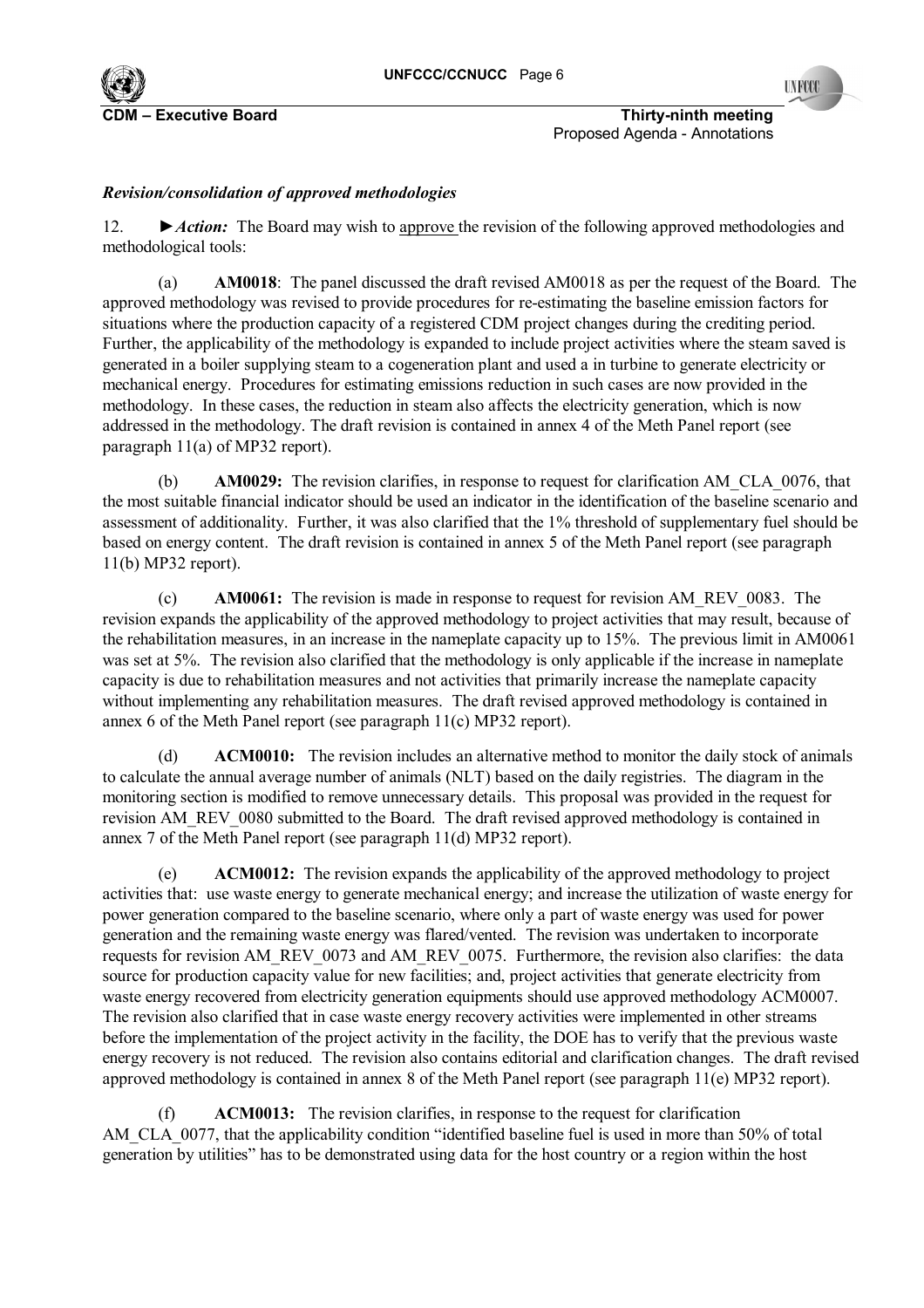

**C**DM **Executive Board CDM is a contract of the contract of the CDM is a contract of the CDM is a contract of the CDM is a contract of the CDM is a contract of the CDM is a contract of the CDM is a contract of the CDM is** Proposed Agenda - Annotations

country. The draft revised approved methodology is contained in annex 9 of the Meth Panel report (see paragraph 11(f) MP32 report).

# *General guidance*

13. *►Action*: The Board may wish to approve the tool for estimating emissions from electricity consumption. The draft tool is contained in annex 11of the Meth Panel report (see paragraph 21 of MP32 report).

*Background*: This tool provides procedures to estimate the baseline, project and/or leakage emissions associated with the consumption of electricity. The tool may, for example, be used in methodologies where auxiliary electricity is consumed in the project and/or the baseline scenario. The tool can also be applied in situations where electricity is only consumed in the baseline or in the project or as leakage source. The tool provides several options to project participants. These options aim to provide flexibility to project participants, while ensuring that the estimation of emission reductions is conservative.

14. **►** *Action*: The Board may wish to withdraw the "Tool to calculate project emissions from electricity consumption" and request the secretariat to editorially revise the approved methodologies that refer to the "Tool to calculate project emissions from electricity consumption" by replacing the reference to the proposed tool, if approved by the Board.

*Background*: The new tool, which replaces the old tool contains all the situations that were addressed in the old tool. The old tool is referred to in a number of approved methodologies. This reference needs to be replaced by a reference to the new tool, if approved. Further, as the tool only expands the applicability and does not affect its application to situations covered under the old tool, the revision of methodologies may be considered as editorial change to the methodologies.

15. *►Action*: The Board may wish to approve the draft guidance on accounting for HFC-23 destruction, storage of HFC-23 and issuance of CERs. This draft guidance is contained in annex 12 of the Meth Panel report (see paragraph 24 of MP32 report).

*Background*: The panel prepared draft guidance in response to the request made by the Board to analyze the issue of storage of HFC-23 during the downtime of a HFC-23 destruction facility in context of the approved methodology AM0001. The approved methodology assumes that all HFC-23 generated will be destroyed instantaneously and an issuance of credits is made on an annual basis and, therefore, the cap on destruction eligible for crediting is based on annual accounting. The practical experience shows that issuance requests are made for shorter periods and at times due to non-functioning of HFC-23 destruction facility, project participants store undestroyed HFC-23. The draft guidance provides a procedure to calculate the HFC-23 destruction that is eligible for crediting, taking into account storage of HFC-23. Furthermore, the guidance provides a procedure for reporting data in each issuance period to ensure that the cap on crediting imposed by the methodology, is not exceeded.

16. **►** *Action*: The Board may wish to <u>approve</u> the revision to the "Tool to determine methane emissions avoided from dumping waste at a solid waste disposal site" in order to revise the prescribed value of parameters ìDOCî and ìKî for empty fruit bunches (EFB). The draft revised tool is contained in annex 13 of the Meth Panel report (see paragraph 25 of MP32 report).

*Background*: The panel, as it had agreed at its twenty-ninth meeting, considered the report of an expert evaluating the literature and the submissions made by the project participants on the anaerobic degradation of EFB's. The expert advised that the characteristics of EFBs are similar to those of garden waste and not food waste, as proposed by the project participants, or wood. Furthermore, the expert also advised that project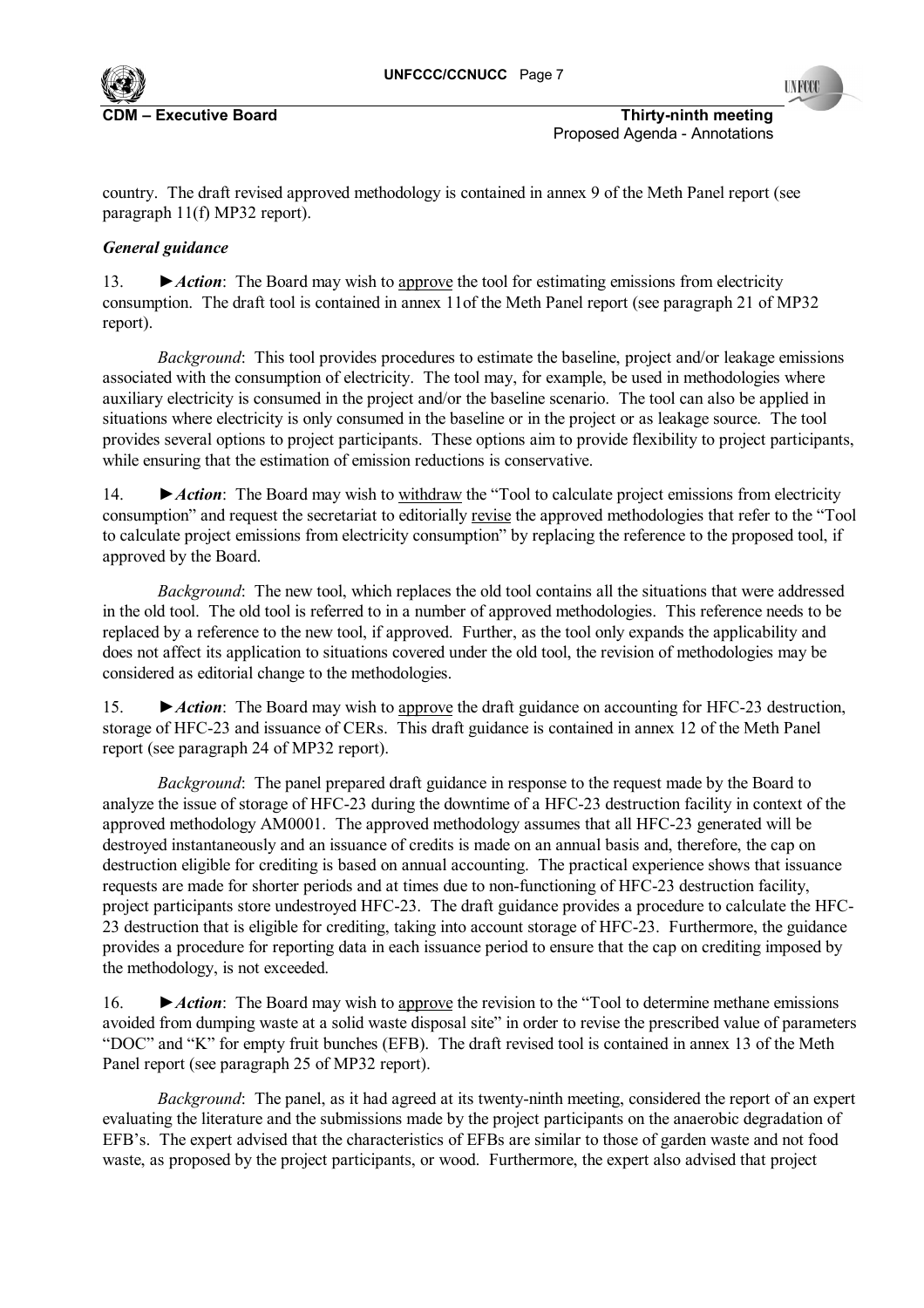

specific values of these parameters are likely to be highly uncertain and that industry wide testing would be required in case further specific values for the parameters are proposed.

17. *►Action*: The Board may wish to approve the draft guidance on addressing uncertainty in the estimation of emission reductions for CDM project activities. The draft guidance is contained in annex 14.

*Background*: The panel at its twenty-first meeting had considered a draft paper on uncertainty in estimation of emission reductions through application of an approved methodology, as informed to the Board. The panel, based on this report, requested an analysis of a selection of methodologies to assess the impact of uncertainties in estimation. The report was considered by the panel at its twenty-seventh meeting, at which point the panel had informed the Board of preparing a report and guidance on uncertainty. The draft guidance suggests a maximum level of acceptable overall random uncertainty in emission reduction estimates. To ensure flexibility it also recommended discounting emission reduction estimations in situations where the random uncertainty exceeds the maximum permissible value.

18. ► *Action*: The Board may wish to <u>consider</u> the draft revision to the "Tool for assessment and demonstration of additionality", as attached in annex 1 to the annotations to the thirty-seventh meeting<sup>3</sup>.

*Background*: At its last meeting, the Board agreed to postpone the discussion on the "Tool for assessment and demonstration of additionality" allowing it to take into account ongoing work on common practice analysis and guidance on investment analysis, with a view to finalizing its discussions at its thirty-ninth meeting.

19. *►Action*: The Board may wish to take note of the oral report of the secretariat on energy efficiency and also the work to identify tools and guidance related to energy efficiency.

*Background*: The Board, at its last meeting, took note of the oral progress report of the secretariat on the work related to energy efficiency. The secretariat informed the Board that the work to identify tools and guidance is underway, and the draft report on possible tools/guidance will be provided for consideration by the Board at its fortieth meeting. The Board noted that a new methodology for energy efficiency equipment (transformers) has been recommended at its present meeting and it also noted that the panel is close to finalizing its recommendation on an energy efficiency appliance methodology.

20. *►Action:* The Board may wish to consider the shortlist of experts prepared by the secretariat with a view to appoint members of the Meth Panel, taking fully into account the consideration of regional balance.

*Background:* At its thirty-eighth meeting the Board agreed to open a call for experts in order to replace the outgoing members of the Meth Panel with a view to prepare a shortlist of experts for consideration by the Board at its thirty-ninth meeting.

21. *►Note*: The Board may wish to take note that the panelís thirty-third meeting will be held from 23 to 27 June 2008, as per annex 25 of the thirty seventh meeting of the Board.

22. *►Note*: The Board may wish to remind project participants that the deadline for the twenty-fourth round of submissions of proposed new methodologies is 2 July 2008 24:00 GMT.

23. *►Note*: The Board may wish to take note that the panel discussed the reports of experts on: (i) estimation of emissions from processing and production of biofuels from cultivated inputs; and (ii) estimation of emissions for extraction and processing of crude oil to produce fossil fuels. The panel noted, based on the

l

<sup>3</sup> <http://cdm.unfccc.int/EB/037/eb37annagan1.pdf>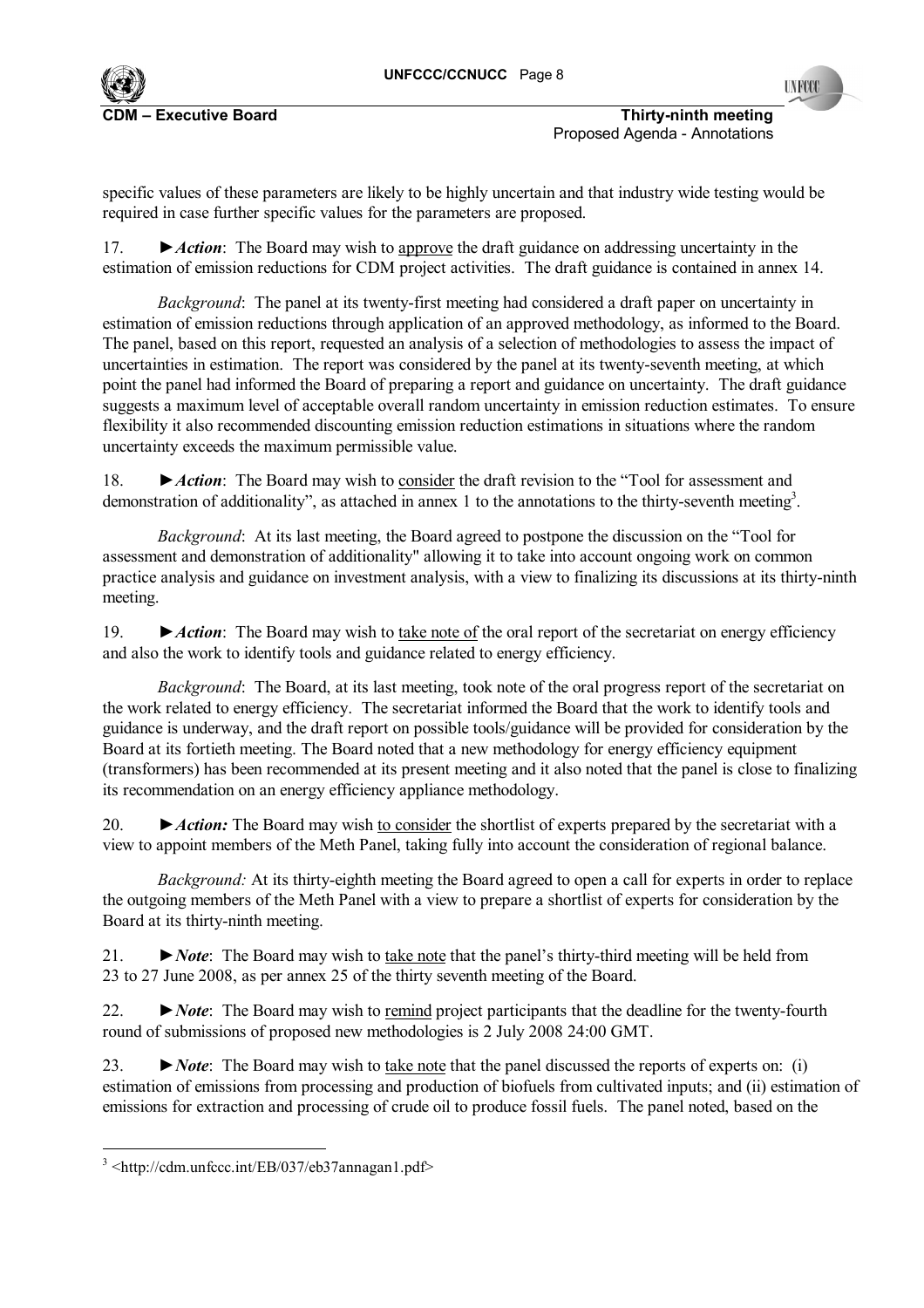

Proposed Agenda - Annotations

expert reports, that the type of sources included and degree of treatment of upstream emission sources covered in estimating LCA based emission factors for fossil fuels and production of biofuels are broadly the same. The panel also agreed to revise AM0047, taking into account the expert inputs and possibilities for improving, and where possible, simplifying the estimation of upstream emission sources for project and baseline scenarios, for consideration and with a view to making a recommendation to the Board at its next meeting.

24. *►Note*: The Board may wish to take note that panel considered the Boardís inputs on the draft guidance on apportioning project emissions between co- and by- product. The panel agreed to revise the guidance at its next meeting, before recommending it to the Board.

25. *► Note*: The Board may wish to <u>take note</u> that the panel considered the Board's request regarding pros and cons for project activities that: (i) reduce the consumption of a raw material, which is produced outside the project boundary; and (ii) where one cannot ensure that the raw material, the use of which is avoided by the project activity, will not be produced (outside the project boundary). The panel identified the issues that affect the reliability of estimation of emission reductions in these types of project activities, as explained in annex 10 of the Meth Panel report, and agreed that given the wide variation within these types of project activities such issues should be addressed on a case by case basis.

26. ► *Note*: The Board may wish to take note that the panel considered the Board's request to review approved methodology ACM0006. The panel considered the review paper prepared by the secretariat and agreed to revise the approved methodology to: restructure the methodology for easier use; and provide more clarity in the scenarios. The panel agreed to consider the revised methodology at its next meeting, before making a recommendation. The panel also agreed to consider the revisions due to AM\_REV\_0074 (considered by the panel at its thirty-first meeting) and assessment of AM\_REV\_0087 at its next meeting along with the revision of the approved methodology ACM0006.

27. *►Note*: The Board may wish to take note that panel discussed a draft tool, which could be used for project activities where equipment efficiency improvements are undertaken and agreed to finalize its recommendation to the Board at its next meeting.

# **(c) Issues relating to CDM afforestation and reforestation project activities**

28. *►Note*: The Board may wish to take note of the report on the work of the nineteenth meeting of the Afforestation and Reforestation Working Group (A/R WG) and an oral report by its Chair, Mr. José Domingos Miguez, on the work of the group.

*Background*: The A/R WG held its nineteenth meeting in Bonn, Germany on 14 – 16 April 2008. The A/R WG dealt with case-specific issues and general issues.

# *Case specific*

l

29. *►Action*: Taking into consideration the inputs by experts (desk reviewers) and the public, the Board may wish, based on recommendation of the A/R WG (see A/R WG 19 report) not to approve case ARNM0035 that, if revised taking into account comments, can be resubmitted but will require new expert and public input.

*Background*: Information on methodologies currently under consideration by the Board and the A/R WG are available on the UNFCCC CDM website<sup>4</sup>.

<sup>4</sup> See <http://cdm.unfccc.int/goto/ARappmet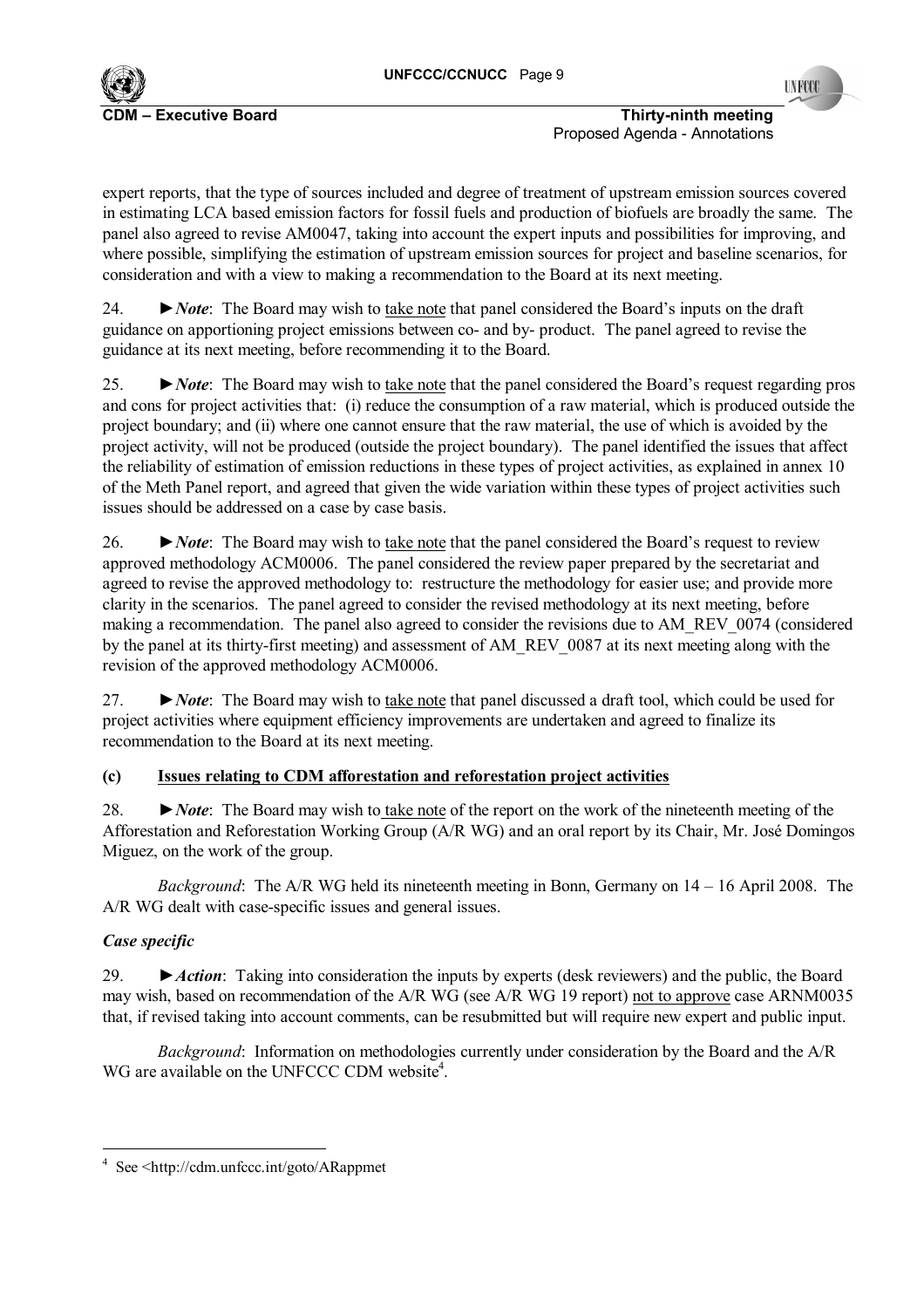

**C**DM **Executive Board CDM is a constructed by CDM is a constructed by Thirty-ninth meeting <b>Thirty-ninth meeting** Proposed Agenda - Annotations

# *Responses to requests for clarifications*

30. **►***Action:* The Board may wish to agree to the responses to the requests for clarifications SSC\_AR\_003, AR\_AM\_CLA\_002 and AR\_AM\_CLA\_003, as provided by the A/R WG and referred to in the A/R WG 19 report (see paragraph 7, 8 and 9).

*Background*: Information on the clarification to methodologies is available on the UNFCCC CDM website (<http://cdm.unfccc.int/goto/ARclar>). In particular concerning AR\_AM\_CLA\_003, which sought to confirm if palm (trees) and bamboo are eligible for A/R CDM project activities. The A/R WG was of the view that palm (trees) or bamboos may be treated in the same way as trees in the context of A/R CDM project activities and clarified that the environmental integrity of the CDM activities is not affected by considering palm (trees) and bamboos as being equivalent to trees in the context of A/R CDM project activities. However, the A/R WG noted that inclusion of palm (trees) or bamboos in A/R CDM project activities may affect the extent of land eligible for A/R CDM activities.

### *General guidance*

31. *►Note:* The Board may wish to take note that the A/R WG considered the request from the Board at its thirty-eighth meeting to the A/R WG for further proposals on the application of the definition of the project boundary to A/R CDM project activities to allow for more flexibility, in particular for those projects which are not intended to be submitted as a Programme of Activities (PoA). The A/R WG was not able to conclude its considerations and requested the secretariat to prepare an advanced draft reflecting issues raised by members with a view to recommending it to the Board in its forty-first meeting.

*Background:* The A/R WG considered draft guidance on the application of the definition of the project boundary and concentrated on a comparison of the flexibility allowed by the draft proposal versus the broadening of the application of flexibility already included in "Modalities and procedures for afforestation and reforestation project activities under the clean development mechanism in the first commitment period of the Kyoto Protocol (Decision 5/CMP.1). Furthermore, the group considered the potential cost efficiency of the draft guidance when compared to the application of Programme of Activities (PoA) approach.

32. ► *Action:* The Board may wish to <u>approve</u> the methodological tool: "Tool for estimation of leakage caused by use of non-renewable wood" as contained in annex 1 of the A/R WG report (see A/R WG 19 report).

*Background*: The A/R WG agreed to recommend a draft tool for estimation of leakage caused by use of non-renewable wood. The tool allows for estimation of the increase in GHG emissions resulting from an increased use of non-renewable woody biomass, from sources outside the project boundary, attributable to an A/R CDM project activity.

33. ► *Action:* The Board may wish to <u>approve</u> the revision to the approved methodological tool: "Tool for estimation of GHG emissions related to displacement of grazing activities in A/R CDM project activity" as contained in annex 2 of the A/R WG report (see A/R WG 19 report).

*Background*: During its thirty-sixth meeting, the Board approved the "Tool for estimation of GHG emissions related to displacement of grazing activities in A/R CDM project activity". The A/R WG agreed to recommend a revision to the approved tool that broadens the applicability of the tool to include A/R CDM project activities that cause displacement of grazing activities to cropland covered with perennial crops.

34. *►Action:* The Board may wish to consider the shortlist of experts prepared by the secretariat with a view to appoint members of the A/R Working Group, taking fully into account the consideration of regional balance.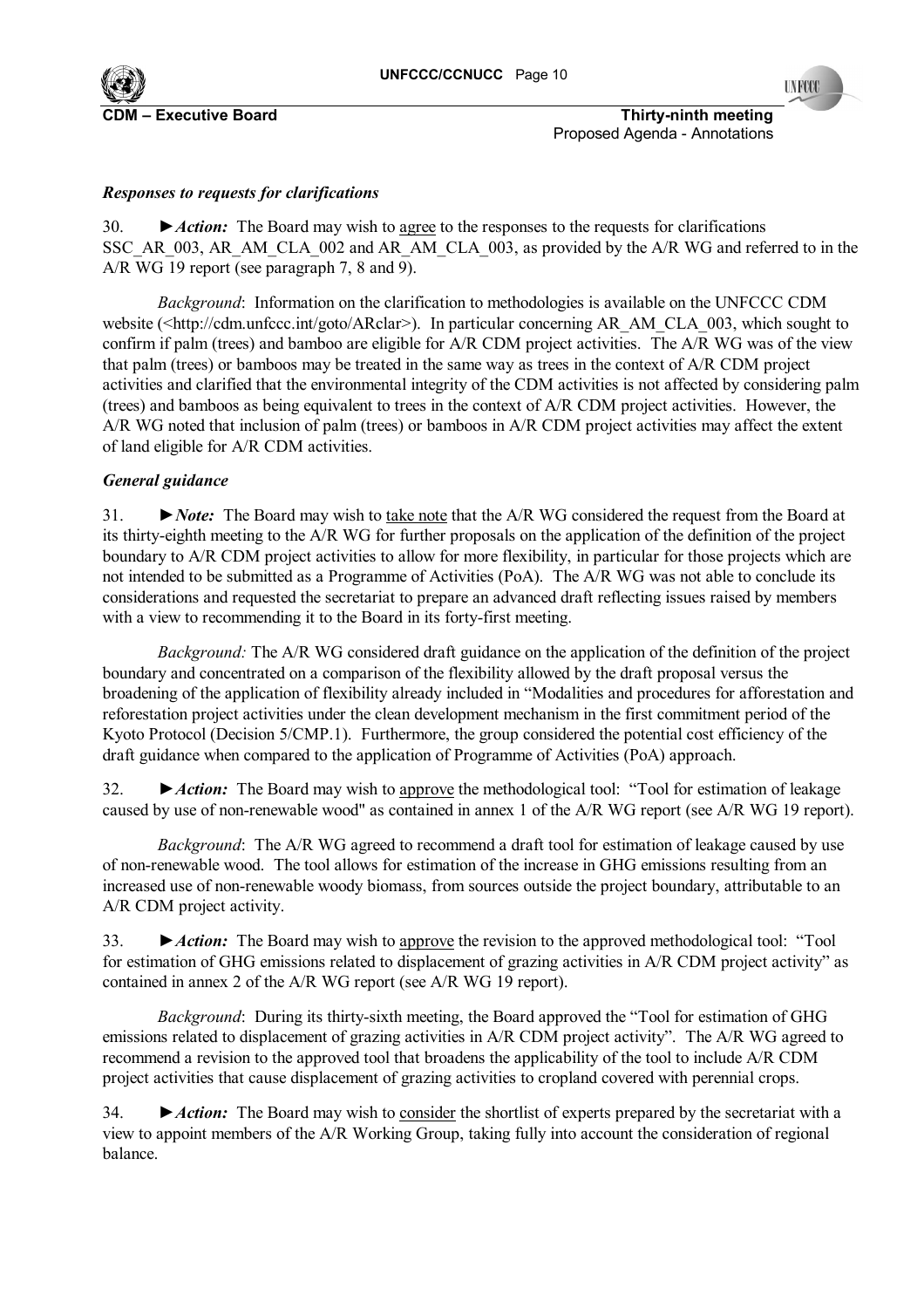

*Background:* At its thirty-eight meeting the Board agreed to open a call for experts in order to reconstitute the A/R WG with a view to prepare a shortlist of experts for consideration by the Board at its thirty-ninth meeting*.*

35. *►Note*: The Board may wish to take note that the twentieth meeting of the A/R WG will be held from 18 to 20 June 2008, as per annex 25 of the thirty-seventh meeting of the Board.

36. *►Note*: The Board may wish to remind project participants that the deadline for the eighteenth round of submissions of proposed new A/R methodologies is 26 May 2008.

37. *►Note*: The Board may wish to remind project participants that the deadline for consideration of request for revision and request for clarification of A/R methodologies at the twentieth meeting to be held from 18 June 2008 shall be 7 May 2008, 24:00 GMT.

# **(d) Issues relating to small-scale CDM project activities**

38. *►Note*: The Board may wish to take note of the report of the fifteenth meeting of the Small Scale Working Group (SSC WG) and an oral report by the Chair of the working group, Ms. Ulrika Raab on the work of the group.

*Background*: The SSC WG held its fifteenth meeting in Bonn, Germany on 14 – 16 April 2008. The SSC WG dealt with case-specific issues, process and methodological clarifications and other issues, as specified below.

# *Case specific*

39. *►Action:* The Board may wish to approve the methodology ëAMS III.U Methane capture and destruction in non-hydrocarbon mining activities' as contained in annex 1 of the report of the fifteenth meeting of the SSC WG (see SSC WG 15 report).

*Background*: In response to the submission SSC\_NM001-rev, the SSC WG recommended a new methodology. The proposed methodology is for project activities that capture and destroy methane released from geological structures as a direct result of non-hydrocarbon underground mineral exploration and mining activities.

40. *►Action:* The Board may wish to approve the methodology ëAMS III.A Urea offset by inoculant application in soybean-corn rotations on acidic soils on existing crop land' as contained in annex 2 of the report of the fifteenth meeting of the SSC WG (see SSC WG 15 report).

*Background*: In response to the submission SSC\_NM007, the SSC\_WG recommended a new methodology. The proposed methodology is for project activities that substitute urea with the application of inoculants on soybean in soybean-corn rotation cropping. Emissions reductions are estimated as the difference in energy required for producing urea and that required for producing inoculant.

41. *►Action:* The Board may wish to approve the methodology ëAMS II.I Efficient utilization of waste energy in industrial facilities' as contained in annex 3 of the report of the fifteenth meeting of the SSC WG (see SSC WG 15 report).

*Background*: In response to the submission SSC\_NM002-rev, the SSC\_WG recommended a new methodology. The proposed methodology is for project activities, which improve the efficiency of electricity or thermal energy generation from recovered waste energy.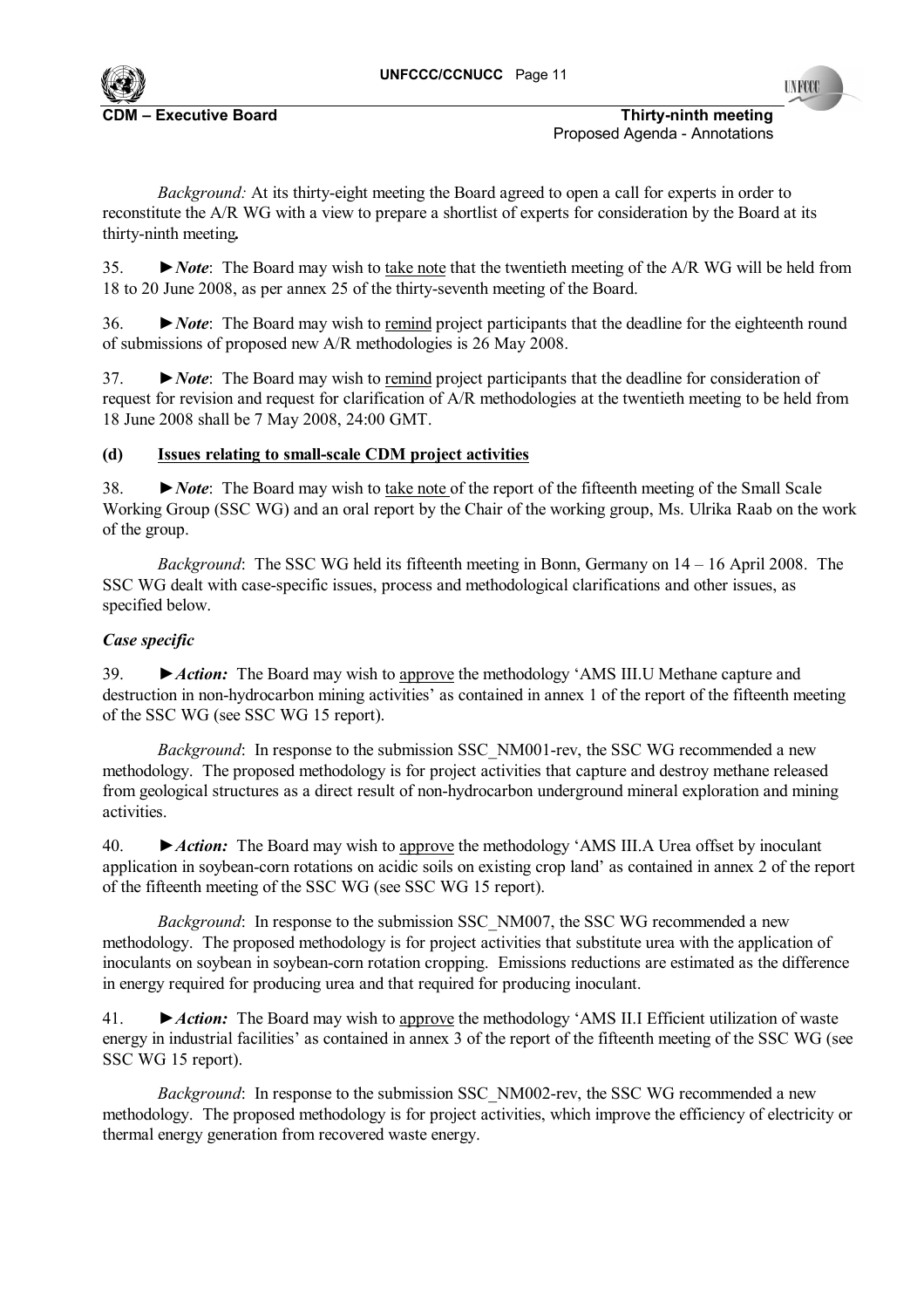

**INFOCO** 

**C** Executive Board **Executive Board Executive Board Thirty-ninth meeting Thirty-ninth meeting** Proposed Agenda - Annotations

# *Revisions of approved methodologies:*

42. *►Action:* The Board may wish to approve the revision of ëAMS II.C Demand-side energy efficiency activities for specific technologies<sup>2</sup>, which provides additional guidance on the application of the methodology such as the consideration of electricity transmission and distribution losses, as contained in annex 4 of the report of the fifteenth meeting of the SSC WG (see SSC WG 15 report).

*Background*: As requested by the Board at its thirty-third meeting, the SSC WG considered type II energy efficiency methodologies with a view to proposing additional guidance and agreed to recommend revisions to AMS II.C. The proposed revisions include a cap on baseline capacity/emissions and additional guidance on determination of baseline emissions; guidance on consideration of electricity transmission and distribution losses and further guidance on the treatment of direct emissions from refrigerants.

### *General guidance*

43. ►*Action*: The Board may wish to consider the shortlist of experts prepared by the secretariat with a view to appoint members of the SSC Working Group and increasing its membership by one member, taking fully into account the consideration of regional balance.

*Background*: At its thirty-eight meeting the Board agreed to open a call for experts in order to reconstitute the SSC WG with a view to prepare a shortlist of experts for consideration by the Board at its thirty-ninth meeting. The Board further agreed to increase the number of members serving on the SSC WG by one additional member when the SSC WG is reconstituted at the thirty-ninth meeting of the Board.

44. ►*Note*: The Board may wish to take note that the sixteenth meeting of the SSC WG will be held from 30 June to 2 July 2008, as per annex 25 of the thirty-seventh meeting of the Board.

# **(e) Matters relating to the registration of CDM project activities**

45. *►Action*: The Board may wish to take stock on the progress of registration.

*Background:* The information available in the section on "Project Activities" on the UNFCCC CDM website (<http://cdm.unfccc.int/Projects>), indicates the status of project activities submitted for registration. The main information, as of 30 April 2008, can be summarized as follows:

- (a) Registered CDM project activities: 1033 (one thousand and thirty-three);
- (b) Request for registration: 76 (seventy-six);
- (c) Request for review: 38 (thirty-eight);
- (d) Corrections requested: 42 (forty-two);
- (e) Under review: 6 (six);
- (f) Rejected CDM project activities: 63 (sixty-three);
- (g) Withdrawn: 15 (fifteen).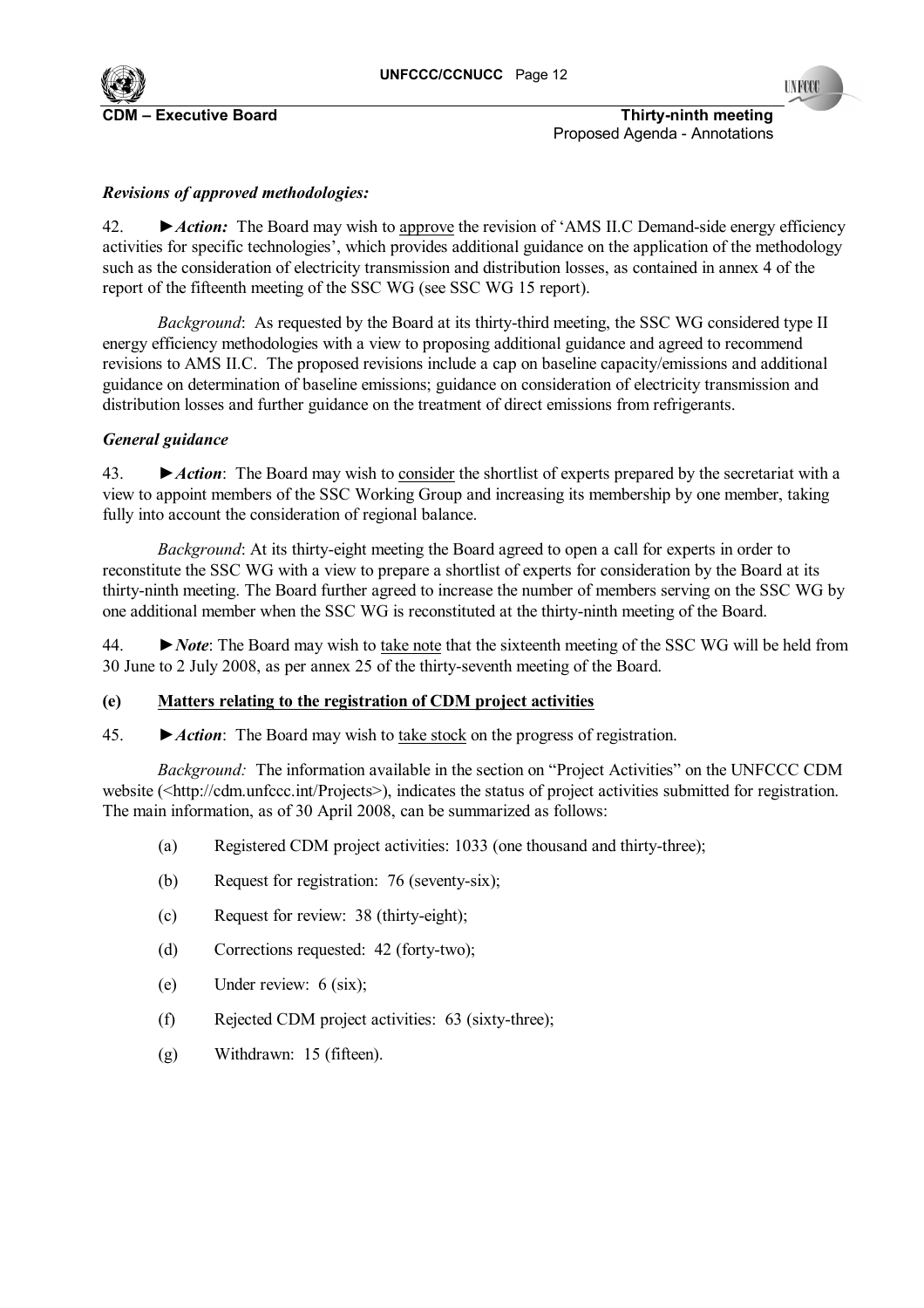

**UNFCCC** 

**CDM ñ Executive Board Thirty-ninth meeting**  Proposed Agenda - Annotations

# *Case specific*

46. *►Action*: The Board shall consider the requests for review of the 38 requests for registration listed in table 1 below.

|           |  |  | Table 1: Projects for which a review has been requested by three or more Board members or one Party |  |  |  |  |
|-----------|--|--|-----------------------------------------------------------------------------------------------------|--|--|--|--|
| involved. |  |  |                                                                                                     |  |  |  |  |

|                 | Title                                                                       |                              | $\boldsymbol{B}$ | $\mathcal{C}$            |
|-----------------|-----------------------------------------------------------------------------|------------------------------|------------------|--------------------------|
| Ref No.<br>1265 | Chile: Quilleco Hydroelectric Project                                       | $\boldsymbol{A}$<br>$\gamma$ | $\gamma$         | $\gamma$                 |
| 1374            | Chile: Hornitos Hydroelectric Project                                       | $\gamma$                     | $\gamma$         | $\gamma$                 |
| 1378            | Martinuv Espigão Hydroelectric Project                                      | $\gamma$                     | $\gamma$         | $\overline{?}$           |
| 1381            | Shanghai Baoshan Grid Connected Natural Gas Combined Cycle Power            | $\gamma$                     | $\gamma$         | $\gamma$                 |
|                 | <b>Plant Project</b>                                                        |                              |                  |                          |
| 1397            | Comprehensive utilization of waste coal gas for electricity generation      | $\gamma$                     | $\gamma$         | $\gamma$                 |
|                 | project in Shaanxi Xinglong Cogeneration Co. Ltd                            |                              |                  |                          |
| 1404            | "35 MW Bagasse Based Cogeneration Project" by Mumias Sugar                  | $\gamma$                     | $\gamma$         | $\gamma$                 |
|                 | Company Limited (MSCL)                                                      |                              |                  |                          |
| 1406            | Tianjin Shuangkou Landfill Gas Recovery and Electricity Generation          | $\gamma$                     | $\gamma$         | $\overline{?}$           |
| 1412            | Rehabilitation of six HPPs in the Republic of Macedonia                     | $\gamma$                     | $\gamma$         | $\overline{?}$           |
| 1421            | 8.5 MW wind power project in Chitradurga district in Karnataka by Jindal    | $\gamma$                     | $\gamma$         | $\gamma$                 |
|                 | Aluminium Ltd.                                                              |                              |                  |                          |
| 1427            | Low-temperature waste heat recovery for electricity generation project of   | $\gamma$                     | $\gamma$         | $\overline{?}$           |
|                 | Anhui Huaibei Mining (Group) Cement Co. Ltd.                                |                              |                  |                          |
| 1431            | Sichuan Zhaojiashan 20MW Hydropower Project                                 | $\gamma$                     | $\gamma$         | $\gamma$                 |
| 1432            | Ganluo Kaijianqiao Hydropower Project, P.R.China                            | $\gamma$                     | $\gamma$         | $\gamma$                 |
| 1452            | Matan 7MW Hydro Power Project in Guizhou Province, China                    | $\gamma$                     | $\gamma$         | $\gamma$                 |
| 1462            | ISL Waste Heat Recovery Project, India                                      | $\gamma$                     | $\gamma$         | $\gamma$                 |
| 1468            | Jilin Liaoyuan Meihe coal mine methane power generation project             | $\gamma$                     | $\gamma$         | $\gamma$                 |
| 1472            | "Surplus power generation for grid" at Vayyuru, Andhra Pradesh              | $\gamma$                     | $\overline{?}$   | $\overline{?}$           |
| 1475            | Optimization of steam consumption in the process by installation of free    | $\gamma$                     | $\gamma$         | $\overline{?}$           |
|                 | flow falling film finisher evaporator and retrofit to the chemical recovery |                              |                  |                          |
|                 | boiler in Cachar Paper Mill of Hindustan Paper Corporation Limited          |                              |                  |                          |
| 1476            | Gas turbine co-generation project in Indonesia                              | $\gamma$                     | $\gamma$         | $\gamma$                 |
| 1484            | Shaba 30MW Hydro Power Project in Guizhou Province China                    | $\gamma$                     | $\gamma$         | $\gamma$                 |
| 1485            | Lishiluo Erji 6.4MW Small Hydropower Project in Yunnan Province             | $\gamma$                     | $\gamma$         | $\gamma$                 |
| 1486            | Luojiaohe 20MW Hydro Power Project in Guizhou Province China                | $\gamma$                     | $\gamma$         | $\overline{\mathcal{C}}$ |
| 1495            | Enhancing energy efficiency by replacing batch smelter by continuous        | $\gamma$                     | $\gamma$         | $\gamma$                 |
|                 | smelter at Karaikal, Pondicherry                                            |                              |                  |                          |
| 1496            | Pihe 9.6MW Small Hydropower Project in Yunnan Province                      | $\gamma$                     | $\gamma$         | $\overline{?}$           |
| 1503            | MAKATI SOUTH SEWAGE TREATMENT PLANT UPGRADE                                 | $\overline{?}$               | $\overline{?}$   | $\overline{\mathcal{L}}$ |
|                 | WITH ON-SITE POWER                                                          |                              |                  |                          |
| 1504            | Mujiajia Erji 10MW Small Hydropower Project in Yunnan Province              | $\gamma$                     | $\gamma$         | $\gamma$                 |
| 1511            | Yunnan Zemahe 15MW Small Hydropower Project, P. R. China                    | $\gamma$                     | $\gamma$         | $\gamma$                 |
| 1513            | 14 MW Bundled Small Hydropower Project in Xiping and Puhe                   | $\gamma$                     | $\gamma$         | $\gamma$                 |
| 1515            | Caoying Small Hydropower Project                                            | $\gamma$                     | $\gamma$         | $\overline{\mathcal{L}}$ |
| 1521            | AWMS Methane Recovery Project BR06-S-18,, Parana, Rio Grande do             | $\gamma$                     | $\gamma$         | $\gamma$                 |
|                 | Sul, and Santa Catarina, Brazil                                             |                              |                  |                          |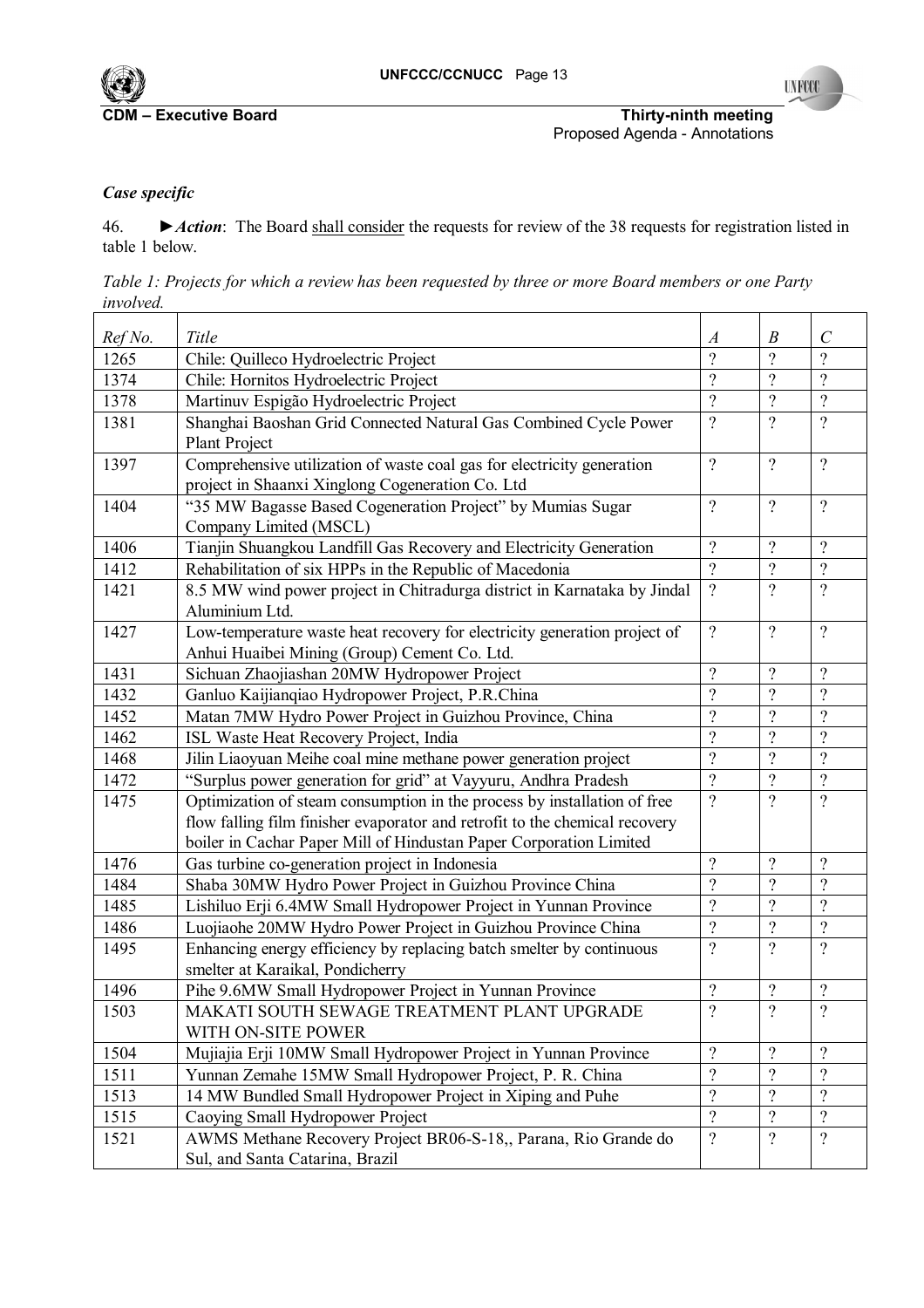

**INFOC** 

#### **CDM Executive Board COM NUMER IN THIRTY-NINTY-ninth meeting** Proposed Agenda - Annotations

| Ref No. | Title                                                                   | $\overline{A}$ | B                        | $\mathcal{C}$ |
|---------|-------------------------------------------------------------------------|----------------|--------------------------|---------------|
| 1523    | Daguan Hongshayan 9.6 MW Small Hydropower Project in Yunnan             | ?              | $\gamma$                 | $\gamma$      |
|         | Province, P.R.China                                                     |                |                          |               |
| 1539    | Liyutang small Hydropower project                                       | ?              | $\Omega$                 | $\mathcal{D}$ |
| 1540    | Generation of electricity from 3.2 MW capacity wind mills by Gujarat    | ?              | ?                        | $\gamma$      |
|         | JHM at Bhambarwadi, Maharashtra                                         |                |                          |               |
| 1541    | 10 MW Biomass Based Renewable Energy Generation for the Grid at         | ?              | ?                        | $\gamma$      |
|         | Saradambika Power Plant Private Limited at Chandrapur District,         |                |                          |               |
|         | Maharashtra                                                             |                |                          |               |
| 1542    | Generation of electricity from 9.6 MW capacity wind mills by Sun-n-Sand | ?              | $\gamma$                 | $\gamma$      |
|         | Hotels Pvt. Ltd. at Bhambarwadi, Maharashtra                            |                |                          |               |
| 1545    | Hot air generation using renewable biomass fuel for spray drying        | ?              | $\overline{\mathcal{C}}$ | $\gamma$      |
|         | application at H. & R. Johnson (India) Ltd, Kunigal.                    |                |                          |               |
| 1551    | Rice husk based Co generation project at Dujana unit of KRBL Limited    | ?              | $\Omega$                 | ?             |
| 1560    | Jiaping 5MW, Pingzhong 4.4MW Hydro Power Project in Guizhou             | ?              | ?                        | $\gamma$      |
|         | Province, China                                                         |                |                          |               |
| 1569    | Taohua 9MW Hydro Power Project in Guizhou Province, China               | 9              | ႒                        | ?             |

*Background*: Three (3) or more members of the Executive Board or a Party involved requested a review of the requests for registration of the cases listed in table 1 above. In accordance with "Procedures for review referred to in paragraph 41 of the modalities and procedures for a clean development mechanism", for each case the Board shall decide whether to register the project activity as requested (case A in table 1), request that changes be made in the project documentation prior to registration (case B in table 1), or undertake a review (case C in table 1). If the Board agrees to undertake a review of these requests for registration it shall also decide on the scope of the review and the composition of the review team for each case. The proposed project activity 'Energy Efficiency Improvement by Waste Heat Recovery'(1460) received three requests for review prior to the deadline for consideration at EB39. The project participants have subsequently decided to withdraw the proposed CDM project activity.

47. *►Action:* The Board shall consider the recommendation of the review team for the six (6) project activities listed in table 2, which the Board placed under review at its thirty-eighth meeting.

| Ref No. | Title                                                       | A | B   | $\mathcal{C}$ |
|---------|-------------------------------------------------------------|---|-----|---------------|
| 1232    | UHE Mascarenhas power upgrading project                     |   | 9   | റ             |
| 1345    | 24.75 MW Ranganathaswamy Mini Hydel Project, Karnataka,     | ? | ?   | 9             |
|         | India                                                       |   |     |               |
| 1354    | Flare gas recovery project at Hazira Gas Processing Complex | ? | ?   | 9             |
|         | (HGPC), Hazira plant, Oil and Natural Gas Corporation       |   |     |               |
|         | (ONGC) Limited                                              |   |     |               |
| 1383    | Koppal Green Power Limited Biomass Power Project            |   | റ   | റ             |
| 1398    | Biomass Based Power Project of Balaji Agro Oils Ltd         | റ | - 2 | റ             |
| 1405    | CEMEX Costa Rica: Use of biomass residues in Colorado       | າ | 9   | 9             |
|         | cement plant                                                |   |     |               |

*Table 2: Projects which were placed "Under review" at EB38* 

*Background*: At its thirty-eighth meeting the Board decided to place the project activities identified in table 2 above under review. A review has been conducted by the review teams and a recommendation has been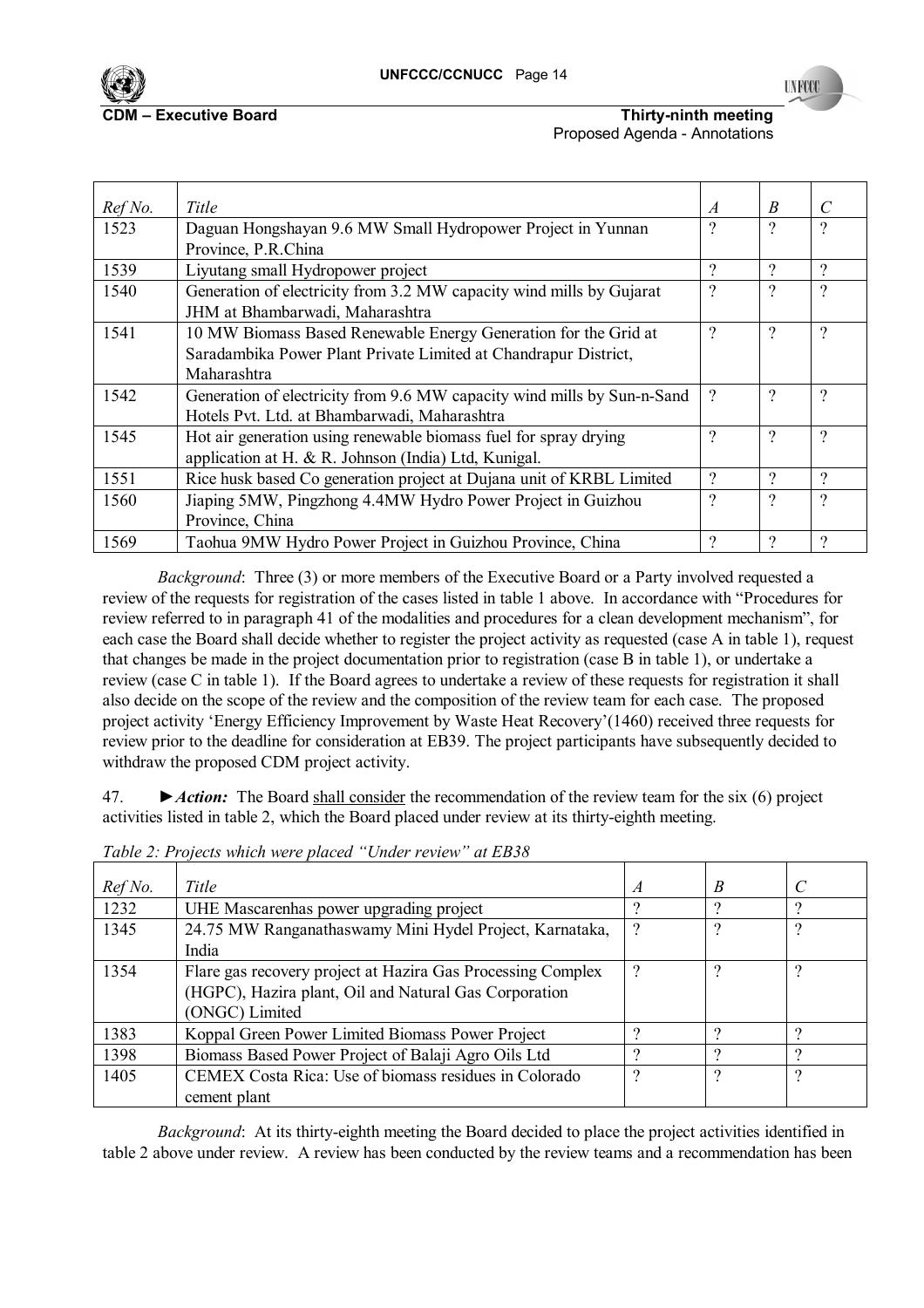

**INFOC** 

**C**DM **Executive Board CDM is a constructed by CDM is a constructed by Thirty-ninth meeting <b>Thirty-ninth meeting** Proposed Agenda - Annotations

circulated to the Board. In accordance with the "Procedures for review referred to in paragraph 41 of the modalities and procedures for a clean development mechanism<sup>3</sup>, the Board shall decide whether to register the project activities (case A in table 2), to request the DOE and project participants to make corrections (case B in table 2), or to reject the project activities (case C in table 2). At its thirty-eight meeting the Board also agreed to place the proposed project activity "Power generation from waste heat of new DRI kilns at JSPL" (1292) under review. The project participants have subsequently decided to withdraw the proposed CDM project activity.

48. *►Action:* The Board may wish to consider corrections made to the proposed CDM project activity(ies) listed in table 4.

|  | Table 4: Projects to be registered with corrections following consideration of a review |  |  |
|--|-----------------------------------------------------------------------------------------|--|--|
|  |                                                                                         |  |  |

| Ref No. | Title                                                                |  |
|---------|----------------------------------------------------------------------|--|
| 1117    | Fuel oil to animal tallow switching at Companhia de Fiação e Tecidos |  |
|         | Santo Antônio                                                        |  |
| 1235    | Rio Grande do Sul Cooperatives Small Hydro Power Plants              |  |

*Background*: At previous meetings, following consideration by the Board of the reviews of requests for registration of the project activities listed in table 3 above, the Board agreed that the project activities could be registered following corrections. The DOEs have submitted revised documentation which the Board may wish to consider in accordance with the clarifications to paragraph  $18(b)$  of the "Procedures for review referred to in paragraph 41 of the modalities and procedures for a clean development mechanismî. If the Board considers the corrections as satisfactory, the projects shall be registered (case A in table 3), otherwise the requests are rejected (case B in table 3).

# *General guidance*

49. *►Action***:** The Board may wish to consider a proposal form the secretariat with a view to approving a standardization of the format of the modalities of communications between project participants and the Board.

*Background*: At its thirty-eight meeting, the Board requested the secretariat to prepare a proposal for the standardization of the format of the modalities of communications between project participants and the Executive Board for consideration by the Board at its thirty-ninth meeting.

50. *►Action***:** The Board may wish to consider a proposal from the secretariat with a view to approve procedures for increasing the transparency of the validation and public comment process.

*Background*: At its thirty-eight meeting, the Board requested the secretariat to develop proposals regarding increasing the transparency of the validation and public comment process for consideration at its thirty-ninth meeting.

51. *►Action:* The Board may wish to consider the shortlist of experts prepared by the secretariat with a view to selecting additional members of the registration and issuance team (RIT), taking fully into account the consideration of regional balance.

*Background:* At its thirty-eighth meeting the Board agreed to open a call for experts in order to select additional members for the RIT with a view to prepare a shortlist of experts for consideration by the Board at its thirty-ninth meeting.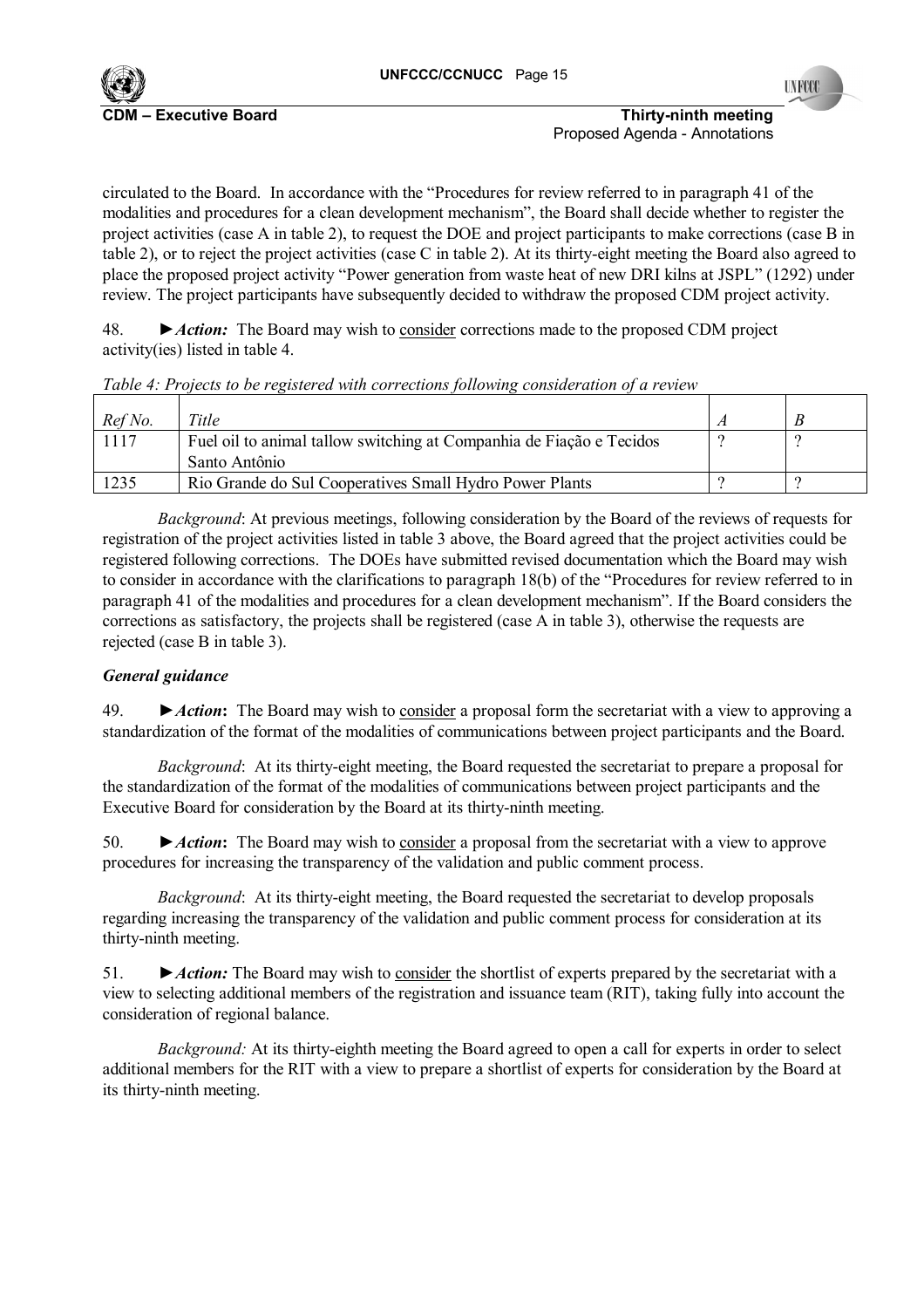

**CDM** FXECUTIVE Board **COM SOLUTE:** Thirty-ninth meeting Proposed Agenda - Annotations

#### **(f) Matters relating to the issuance of certified emission reductions and the CDM registry**

52. *►Action:* The Board may wish to take stock of the progress of issuance and the operation of the CDM registry.

*Background:* The information available in the section on "Issuance of CERs" on the UNFCCC CDM website (http://cdm.unfccc.int/Issuance), indicates the status of request for issuance. The main information, as of 30 April 2008, can be summarized as follows:

- (a) CERs issued: 584 issuances, aggregate 139,420,137 CERs;
- (b) Requests for Issuance: 16 requests, 5,349,341 aggregate CERs;
- (c) Requests for review: 18 requests 2,231,164 aggregate CERs;
- (d) Under review: 1 (one).

### *Case specific*

53. *►Action:* The Board shall consider requests for review of the 18 requests for issuance listed in table 4.

*Table 4: Requests for issuance for which a review has been requested by three or more Board members or one Party involved.*

| Ref. No. | Title                                                                                                                               | No. of CERs | $\overline{A}$           | $\boldsymbol{B}$         | $\mathcal{C}$            |
|----------|-------------------------------------------------------------------------------------------------------------------------------------|-------------|--------------------------|--------------------------|--------------------------|
| 0011     | Project for GHG Emission Reduction by Thermal<br>Oxidation of HFC23 in Jiangsu Meilan Chemical CO.<br>Ltd., Jiangsu Province, China | 1065544     | $\overline{\mathcal{L}}$ | $\overline{\mathcal{L}}$ | $\gamma$                 |
| 0033     | Methane capture and combustion from swine manure<br>treatment for Pocillas and La Estrella                                          | 150537      | $\gamma$                 | $\gamma$                 | $\gamma$                 |
| 0177     | Lawley Fuel Switch Project                                                                                                          | 18098       | $\overline{\mathcal{C}}$ | $\gamma$                 | $\gamma$                 |
| 0177     | Lawley Fuel Switch Project                                                                                                          | 17032       | $\overline{\mathcal{L}}$ | $\gamma$                 | $\gamma$                 |
| 0191     | Monte Rosa Bagasse Cogeneration Project                                                                                             | 79401       | $\overline{\mathcal{L}}$ | $\overline{?}$           | $\gamma$                 |
| 0254     | Lepanto Landfill Gas Management Project                                                                                             | 14479       | $\overline{\mathcal{L}}$ | $\overline{\mathcal{L}}$ | $\gamma$                 |
| 0279     | Lihir Geothermal Power Project                                                                                                      | 163036      | $\gamma$                 | $\gamma$                 | $\gamma$                 |
| 0290     | Youngduk Wind Park Project                                                                                                          | 45265       | $\gamma$                 | $\gamma$                 | $\gamma$                 |
| 0290     | Youngduk Wind Park Project                                                                                                          | 20872       | $\gamma$                 | $\gamma$                 | $\gamma$                 |
| 0373     | São João Landfill Gas to Energy Project (SJ)                                                                                        | 201275      | $\gamma$                 | $\gamma$                 | $\gamma$                 |
| 0373     | São João Landfill Gas to Energy Project (SJ)                                                                                        | 43144       | $\gamma$                 | $\gamma$                 | $\gamma$                 |
| 0450     | Methane Capture and Combustion from Swine Manure<br>Treatment Project at PT Indotirta Suaka Bulan Farm in<br>Indonesia              | 23474       | $\overline{\mathcal{C}}$ | $\overline{\mathcal{C}}$ | $\overline{\mathcal{C}}$ |
| 0534     | 6.0 MW Biomass based power project of Agri Gold<br>Projects Limited (AGPL), Prakasham District, Andhra<br>Pradesh                   | 17393       | $\overline{\mathcal{C}}$ | $\overline{\mathcal{L}}$ | $\overline{\mathcal{C}}$ |
| 0546     | <b>SRGEL Non-Conventional Energy Sources Biomass</b><br>Power Project                                                               | 32616       | $\overline{\mathcal{L}}$ | $\overline{\mathcal{L}}$ | $\gamma$                 |
| 0587     | Installation of Additional Urea Trays in Urea Reactors<br>$(11/21 - R01)$                                                           | 7940        | $\overline{\mathcal{L}}$ | $\overline{\mathcal{L}}$ | $\overline{\mathcal{C}}$ |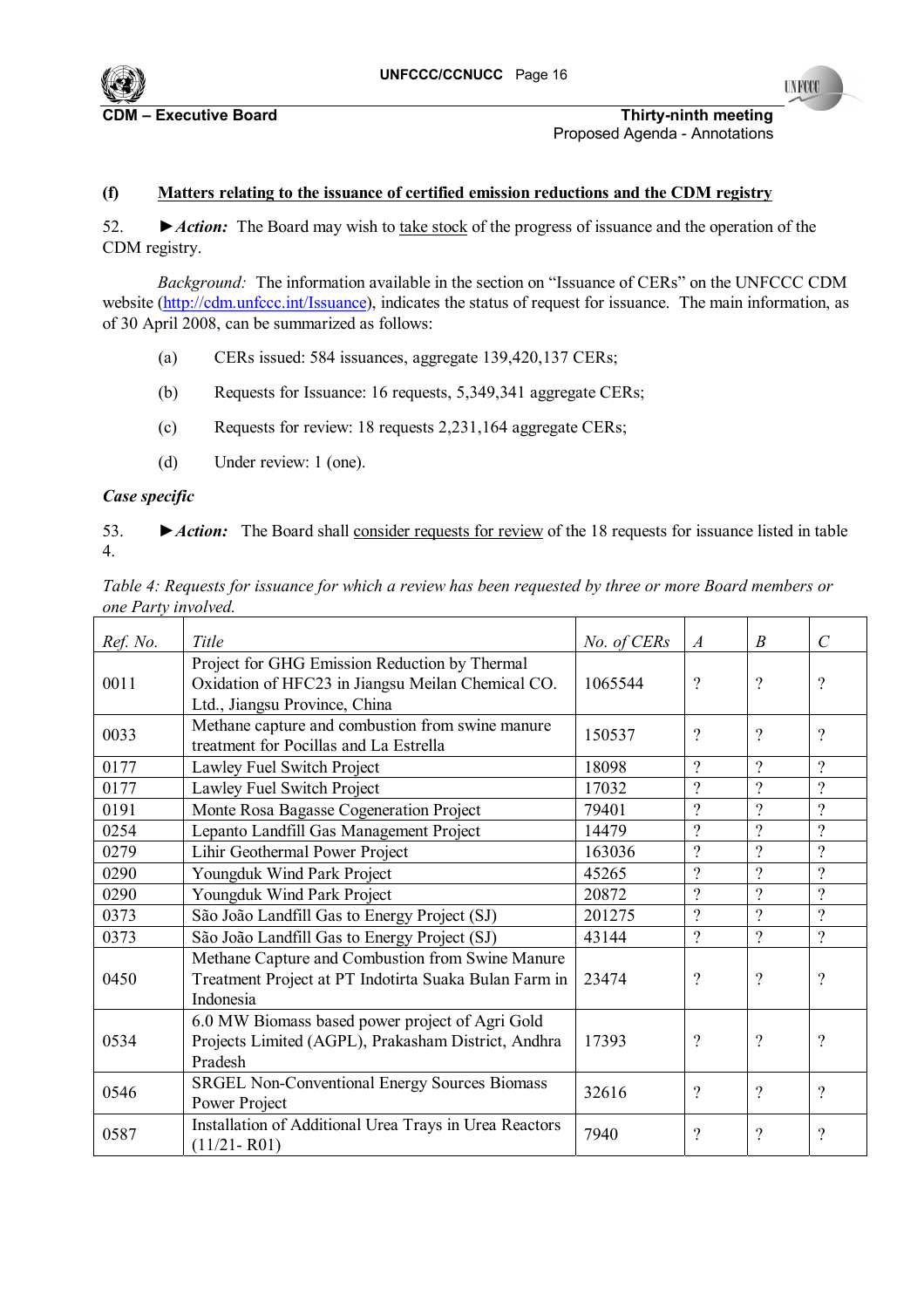

**TNECO** 

**CDM Executive Board COM NUMER IN THIRTY-NINTY-ninth meeting** Proposed Agenda - Annotations

| Ref. No. | Title                                                  | No. of CERs |  |  |
|----------|--------------------------------------------------------|-------------|--|--|
| 0799     | Santa Marta Landfill Gas (LFG) Capture Project.        | 37381       |  |  |
| 0829     | Yichun Daqingshan Wind Power Project                   | 23165       |  |  |
| 0998     | NSL 27.65 MW Wind Power Project in Karnataka,<br>India | 270512      |  |  |

*Background:* Three (3) or more members of the Executive Board or a Party involved requested a review of the requests for issuance listed in table 4 above. In accordance with the "Procedures for review referred to in paragraph 65 of the modalities and procedures for a clean development mechanismî, for each case the Board shall decide whether to instruct the CDM registry administrator to issue the requested CERs (case A in table 4), to issue CERs following corrections (case B in table 4) or to undertake a review of the request for issuance (case C in table 4). If the Board agrees to undertake a review of these requests for issuance it shall also decide on the scope of the review and the composition of the review team for each case.

54. *►Action:* The Board shall consider the recommendation of the review team for the one (1) project activity listed in table 5, which the Board placed under review at its thirty-eighth meeting.

*Table 5: Projects which were placed "Under review" at EB38* 

| Ref No. | Title                                                       | No. of CERs |  |  |
|---------|-------------------------------------------------------------|-------------|--|--|
| 0508    | Onyx Alexandria Landfill Gas Capture and Flaring<br>Project | 17824       |  |  |

*Background:* At its thirty-eighth meeting the Board decided to place the project activity identified in table 5 above under review. A review has been conducted by the review team and a recommendation has been circulated to the Board. In accordance with the "Procedures for review referred to in paragraph 65 of the modalities and procedures for a clean development mechanism", for each case the Board shall decide whether to approve the proposed issuance of CERs (case A in table 5), to request the DOE to make corrections based on the findings from the review before approving the issuance of CERs (case B in Table 5), or to decline to approve the proposed issuance of CERs (case C in Table 5).

55. *Action:* The Board may wish to provide guidance in relation to requests for deviation submitted by DOEs prior to issuance.

*Background:* Four (4) requests for deviation have been submitted by a DOE to the Board since its thirty-eighth meeting for consideration by the Board at its thirty-ninth meeting.

# **4. Management plan and resources for the work on the CDM**

56. *►Action*: The Board may wish to: (a) take note of the report by the secretariat on the status of resources; (b) consider the update by the secretariat on the operationalization for implementing the CMP request; (c) consider new proposal on travel issues; and (d) consider financial implications of (b) and (c); and (e) take further action, as necessary.

The status of income and expenditure is presented in annex 2 of these annotations.

*Background*: At its last meeting the Board took note of the update by the secretariat of the proposal to enhance the executive and supervisory role of Board members by providing them with secretarial and information technology support. The Board agreed with the approach proposed by the secretariat and requested the secretariat to implement it. The Board further requested the secretariat to prepare a new proposal on travel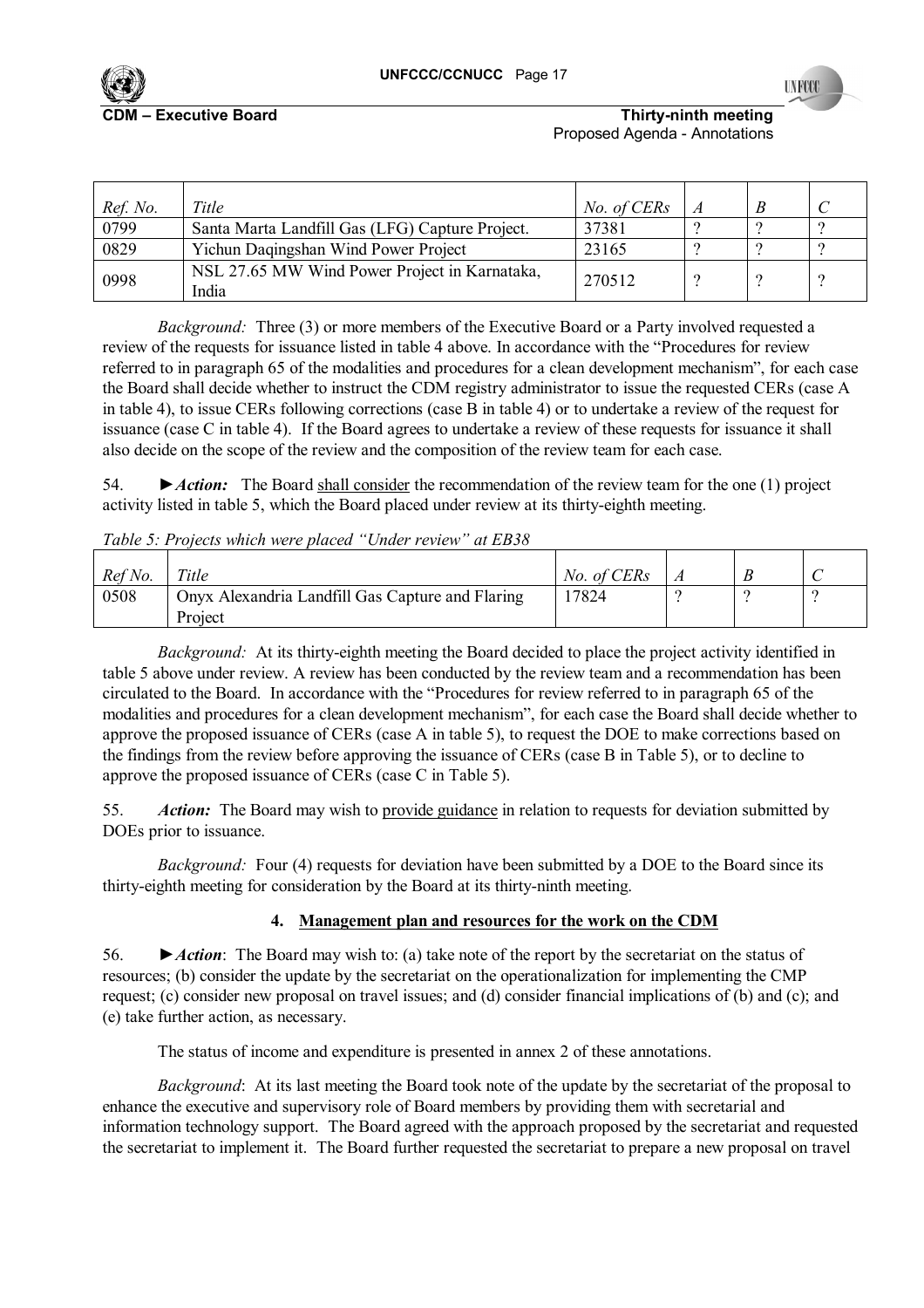

**INFOC** 

#### **C**DM **Executive Board CDM is a constructed by CDM is a constructed by Thirty-ninth meeting <b>Thirty-ninth meeting** Proposed Agenda - Annotations

issues to be presented at the thirty-ninth meeting of the Board. The secretariat informed the Board that once the costs associated with this support are calculated, the currently adopted MAP 2008 (version 01) will be revised to include the additional costs and circulated to the Board for approval.

# **5. Other matters**

# **(a) Relations with Designated National Authorities**

57. *►Action:* The Board may wish to take note of the briefing from the secretariat on the fifth meeting of the CDM DNA Forum held on 14 - 15 April 2008 in Bonn, Germany, in conjunction with "CDM Joint Coordination Workshopî, which provided the opportunity to DNA representatives for an interaction with other players of the CDM process.

*Background:* The CMP, at its first session, requested the Board, in relation to regional distribution and capacity-building, to broaden the participation in the CDM, including through meetings with a designated national authorities forum on a regular basis in conjunction with meetings of CMP and its subsidiary bodies. The Board, at its twenty-third meeting, agreed to establish the CDM DNA forum and requested the secretariat to provide support to this forum..

# **(b) Relations with Designated Operational and Applicant Entities**

58. *►Action:* The Board may wish to (a) take note of the report by the Chair of the forum; and (b) provide feedback to the forum, as appropriate.

*Background:* Views on issues to be addressed to the Board by the CDM DOE/AE Coordination Forum are being sought from the DOEs and AEs. The Chair of the forum will present these orally to the Board for its consideration at the thirty-ninth meeting.

# **(c) Relations with stakeholders, intergovernmental and non-governmental organizations**

59. *►Action***:** The Board may wish to (a) agree to avail itself for informal briefings with registered observers in the afternoon of 16 May 2008; and (b) invite members and alternates to share information on events in which they participated.

*Background*: On the occasion of its last meeting, the Chair and other members of the Board met with registered observers for an informal briefing and agreed to continue with such meetings in the afternoon of the last day of its future meetings, unless otherwise indicated.

Board members and alternates continued receiving communications from the public and invitations to participate in CDM-related events.

# **(d) Other business**

60. *►Action***:** The Board may wish to take note of communications submitted by the public and agree on any actions, as appropriate.

*Background***:** At its thirty-first meeting, the Board revised its procedures for public communication, as contained in annex 37 to its report. These procedures shall be followed with respect to all unsolicited submissions.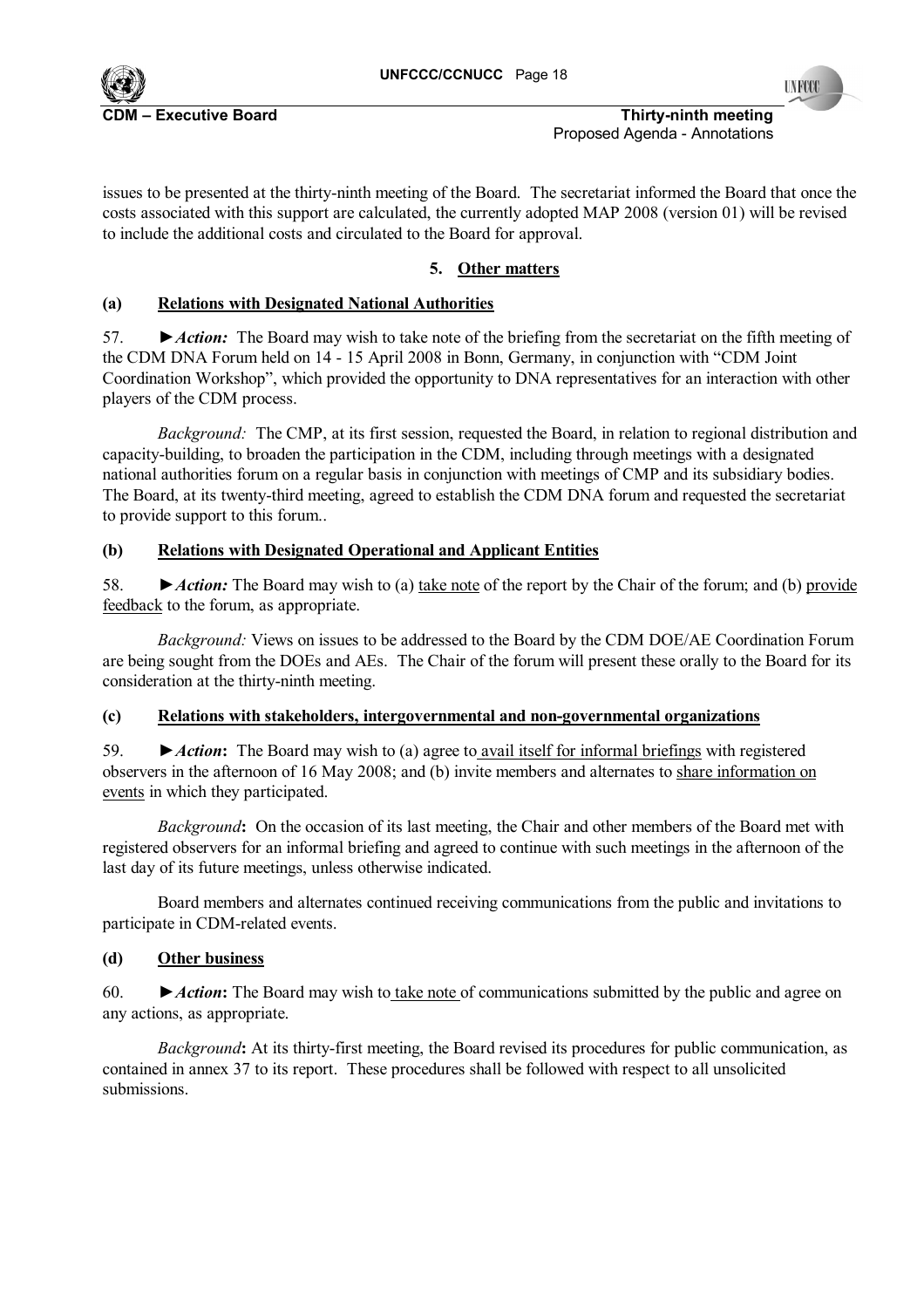

**C**DM **Executive Board CDM is a contract of the contract of the CDM is a contract of the CDM is a contract of the CDM is a contract of the CDM is a contract of the CDM is a contract of the CDM is a contract of the CDM is** Proposed Agenda - Annotations

The following communications have been sent to the Board prior to its thirty-eighth meeting:

(a) Letter from Ms. Belinda Kinkead, Associate Director - Head of Implementation, EcoSecurities received on 28 February 2008 related to request for clarification on issues regarding the Tool for the demonstration and assessment of additionality (version 04);

(b) Letter from Ms. Claudia Patricia Mora Pineda, Vice-minister for the Environment, Ministry of Environment, Housing and Territorial Development, Republic of Colombia received on 28 February 2008 related to request for revision to AR0004;

Letter from Sudha Padmanabha (RPPL - CDM In charge) of Rithwik Power Projects received on 28 February 2008 related to RPPL rejection (Ref 1195);

(d) Letter from Dr. Johannes Heister, Team Leader, Policy and Methodology Team, The World Bank received on 1 March 2008 related to NM249: Reductions in Emissions in the Manufacture of Phospho-Gypsum-Based Gypcrete Wall Panels used to Replace Brick and Cement Wall Structures;

(e) Letter from Mr. Francisco Ocampo, Director, Procuenca AR received on 3 March 2008 related to AR CDM project for the Restoration of the Chinchina River Watershed regarding lack of consistency between decisions by the EB and its AR WG;

(f) Letter from Mr. Ajit V Kulkarni, Project Participant, Shree Chhatrapati Shahu SSK Ltd, Kagal, India received on 03 March 2008 related to the rejection of project 1297 Shree Chhatrapati Shahu RE Project;

(g) Letter from Mr. Luis F. Leal, Ingenio Magdalena S.A received on 3 March 2008 related to Project Activity "Ingenio Magdalena S.A. Cogeneration Project "(1044) registration rejection reconsideration;

(h) Letter from Mr. Husynqulu Bagirov, Minister of Environment and Natural Resources of Azerbaijan Republic received on 5 March 2008 related to a request for adjustment of AM0009;

(i) Letter from Mr. Didier Rotsaert, Vice President, The AES Corporation received on 5 March 2008 related to the proposed changes to the small-scale methodology AMS III.D;

(j) Letter from Mr. E. Mammadyarov, Ministry of Foreign Affairs of the Republic of Azerbeijan received on 12 March 2008 regarding an appeal for open and fair consideration of the request for adjustment of AM0009-revised;

(k) Letter from Mr. Luis Enrique Acosta Suarez, Frigorifico Agropecuaria Sonorense S de RL de CV received on 14 March 2008 regarding a provisional agreement with AgCert regarding projects in pig farms operated by Norson in Sonora, Mexico;

(l) Letter from Dr. Anri Engel, Rechtsanwalt, Partner, Rupprecht, Engel & Kornisch received on 20 March 2008 regarding project 0443 - Capex S.A. - Agua de Cajon thermal power plant - Open and combined cycle conversion;

(m) Letter from Mr. Guatam Goel, Managing Director, The Dhampur Sugar Mills Limited received on 21 March 2008 regarding a request for reconsideration from Dhampur Sugar Mills Limited Dhampur Sugar Mills Limited (Projects 1148 and 1215);

(n) Letter from Ms. Francesca Maria Cerchia, Managing Director, Econergy received on 10 April 2008 regarding clarification about CDM projects 1165 and 1134;